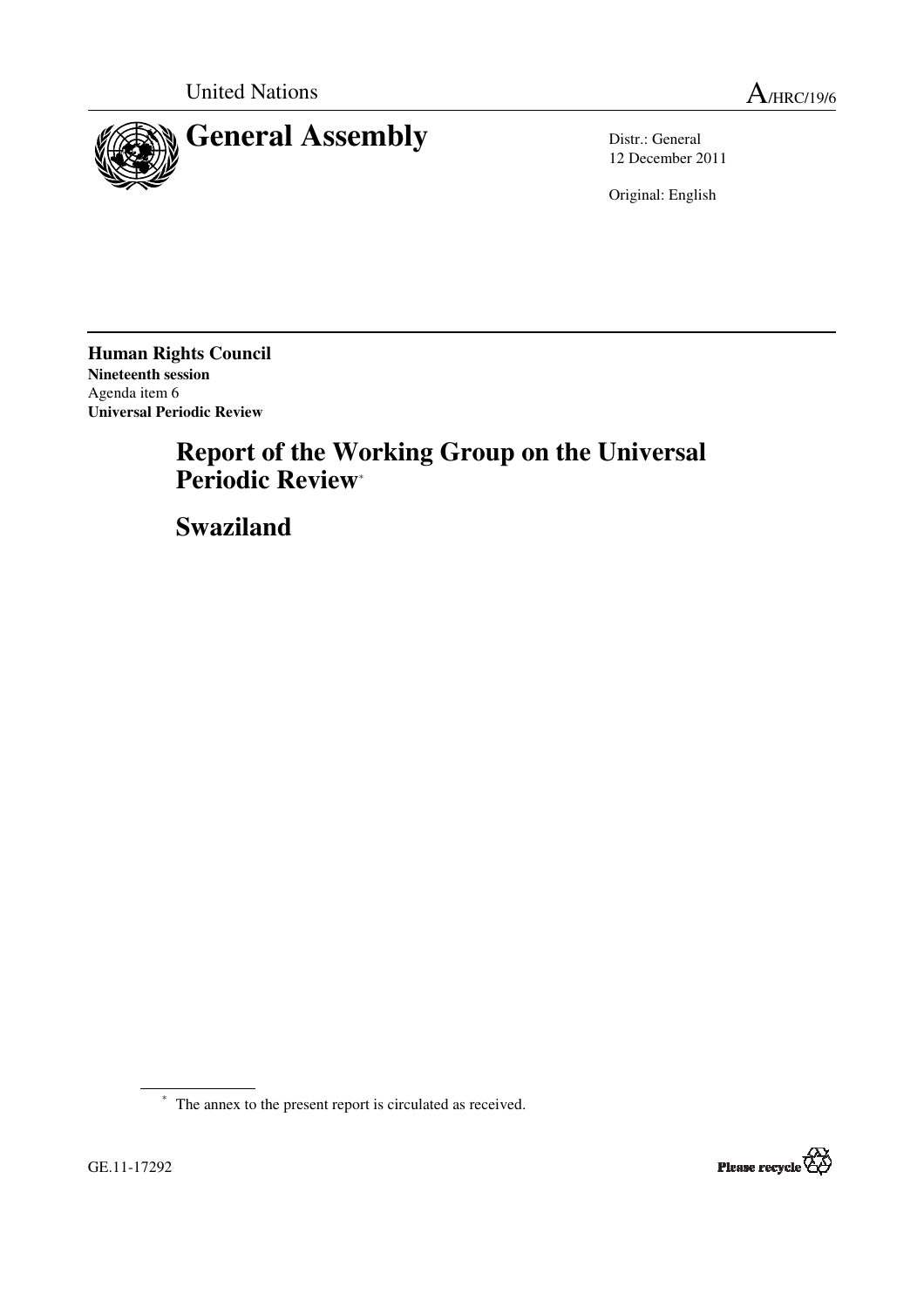# Contents

|       |    | Paragraphs | Page          |
|-------|----|------------|---------------|
|       |    | $1 - 4$    | 3             |
|       |    | $5 - 75$   | $\mathcal{E}$ |
|       | A. | $5 - 21$   | $\mathcal{E}$ |
|       | B. | $22 - 75$  | 6             |
| П.    |    | 76–79      | 13            |
| Annex |    |            |               |
|       |    |            |               |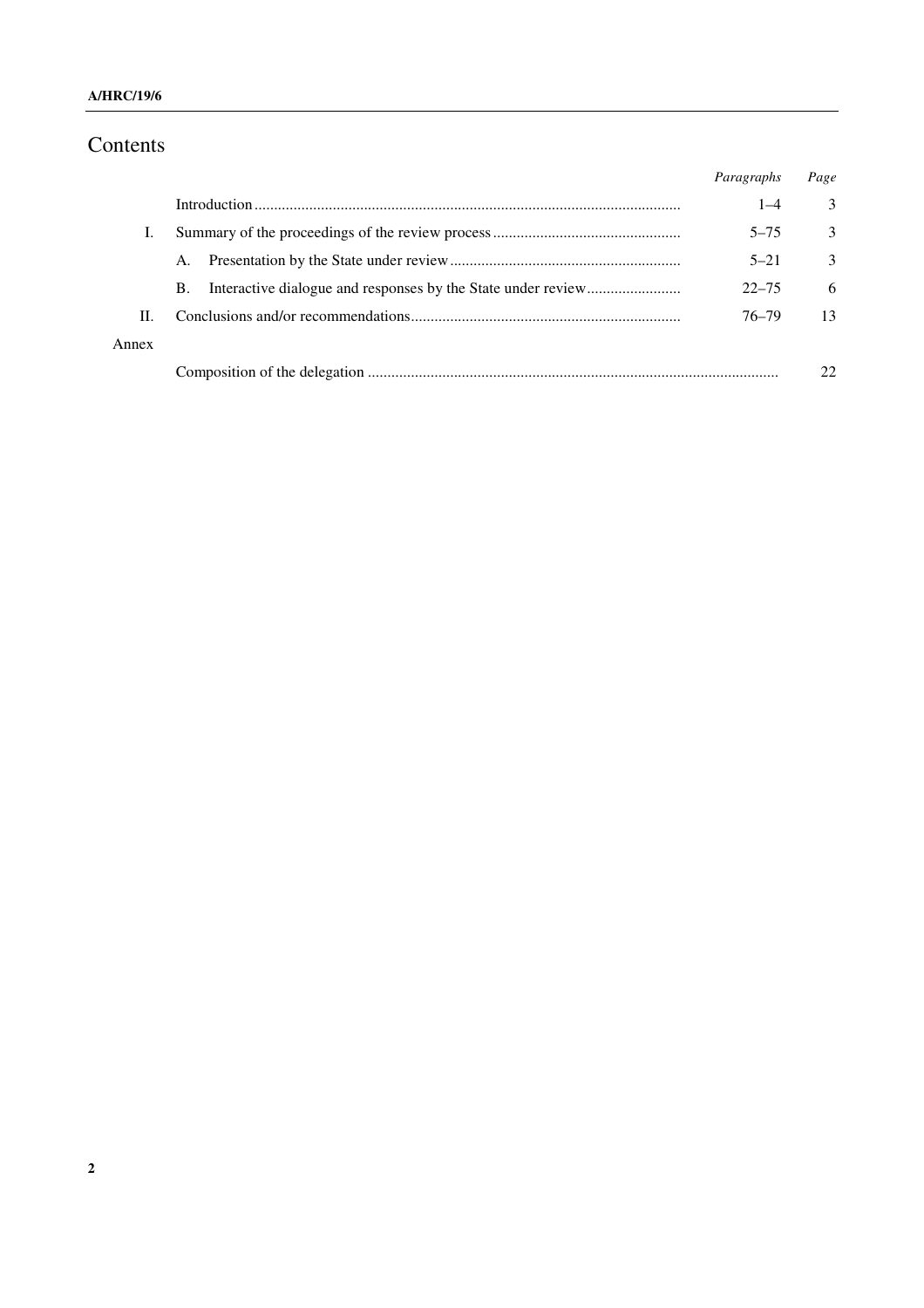## **Introduction**

1. The Working Group on the Universal Periodic Review, established in accordance with Human Rights Council resolution 5/1 of 18 June 2007, held its twelfth session from 3 to 14 October 2011. The review of Swaziland was held at the 4th meeting on 4 October 2011. The delegation of Swaziland was headed by Chief Mgwagwa Gamedze, Acting Minister of Justice and Constitutional Affairs. At its 8th meeting held on 6 October 2011, the Working Group adopted the report on Swaziland.

2. On 20 June 2011, the Human Rights Council selected the following group of rapporteurs (troika) to facilitate the review of Swaziland: Cameroon, Hungary and Switzerland.

3. In accordance with paragraph 15 of the annex to resolution 5/1, the following documents were issued for the review of Swaziland:

 (a) A national report submitted and a written presentation made in accordance with paragraph 15 (a) (A/HRC/WG.6/12/SWZ/1);

 (b) A compilation prepared by the Office of the United Nations High Commissioner for Human Rights (OHCHR) in accordance with paragraph 15 (b) (A/HRC/WG.6/12/SWZ/2 and Corr.1);

 (c) A summary prepared by OHCHR in accordance with paragraph 15 (c) (A/HRC/WG.6/12/SWZ/3).

4. A list of questions prepared in advance by Switzerland, the United Kingdom of Great Britain and Northern Ireland and the Netherlands was transmitted to Swaziland through the troika. These questions are available on the extranet of the universal periodic review (UPR).

### **I. Summary of the proceedings of the review process**

#### **A. Presentation by the State under review**

5. Swaziland indicated that its national report to the Human Rights Council had been prepared by an inter-ministerial committee on the UPR. Membership of the Committee included representatives from the Commission on Human Rights and Public Administration and civil society organizations.

6. In 2005, Swaziland adopted its Constitution with a justiciable Bill of Rights. The Constitution also establishes the independent Commission on Human Rights and Public Administration, the mandate of which is to investigate complaints concerning alleged violations of fundamental rights and freedoms. The first members of the Commission took office in September 2009. The provisions of the Constitution are substantially permissive to enable the Commission to carry out its mandate. The Commission has powers to make findings on human rights complaints against private and public institutions to remedy, correct or reverse instances of human rights violations.

7. Swaziland is party to six of the core international human rights instruments. Moreover, on 25 September 2007 Swaziland signed the Convention on the Rights of People with Disabilities. Under the Constitution, ratification of international agreements requires a resolution supported by at least two thirds of the members of Parliament in a joint sitting. The Ministry of Foreign Affairs and International Cooperation has conducted training for members of Parliament on, among other instruments, the Convention on the Rights of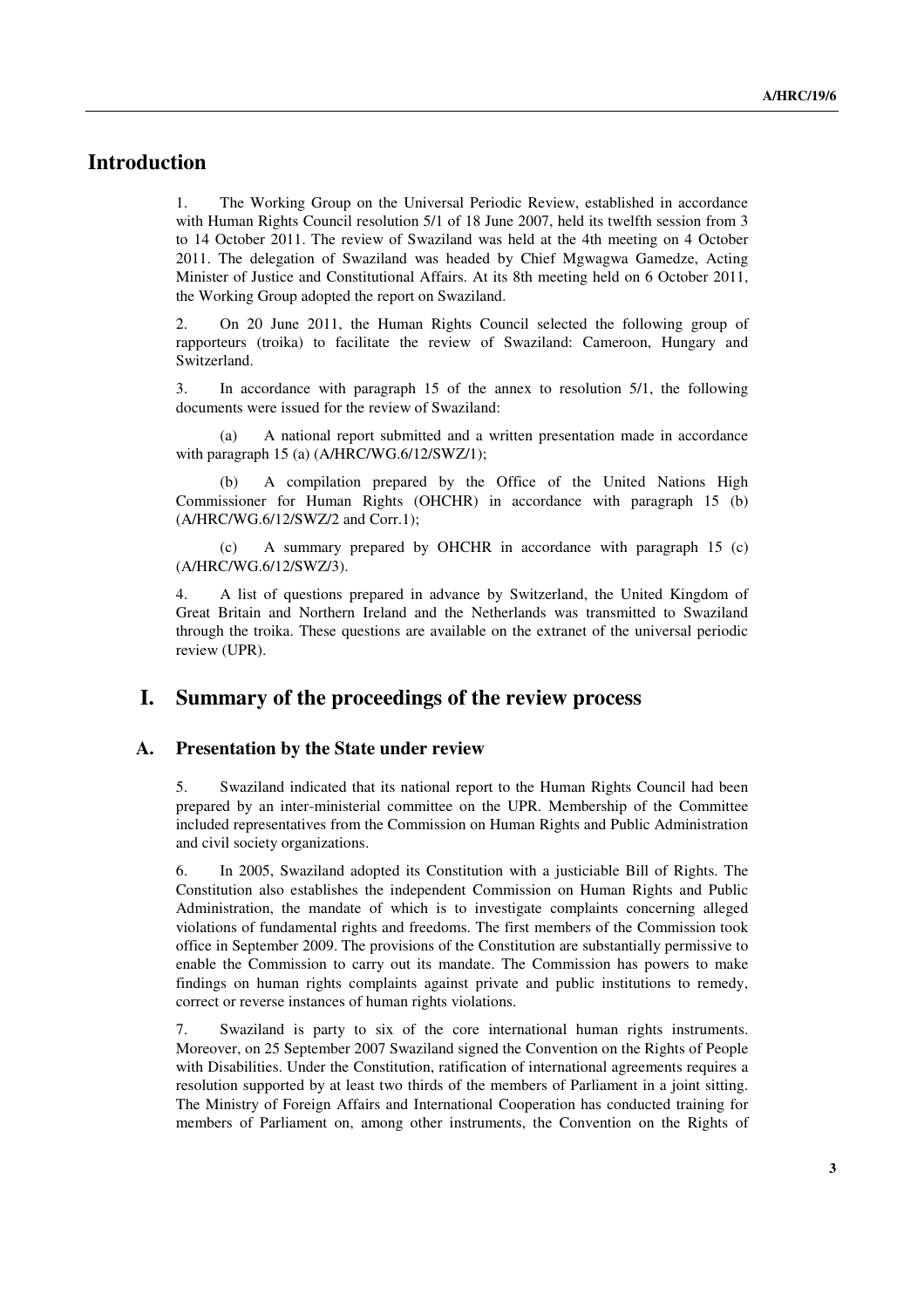People with Disabilities, and that instrument has been tabled before Parliament for ratification. Further, the Government is considering becoming party to all outstanding international human rights treaties.

8. Swaziland acknowledged that the State had not met its reporting obligations under the international human rights instruments. For that reason, Swaziland requested technical assistance and capacity-building in the areas of treaty body reporting and following up on concluding observations and recommendations of special procedures and mechanisms of the United Nations, including national monitoring of the implementation of international human rights instruments.

9. Swaziland stated that, being a small and vulnerable economy, it had the added challenge of heightened exposure to external shocks. That had historically diminished the ability of the Government to efficiently underwrite some of the human rights that had financial implications. That situation had been further exacerbated by the prevailing global economic crisis. The crisis had triggered a slowdown and in some instances an outright retraction of the economic and social progress achieved by many developing countries during the past decades; that made the achievement of the internationally agreed development goals a difficult task.

10. In spite of the numerous economic challenges facing the country, Swaziland had continued to prioritize the provision of free primary education. In the grades where the Government did not yet provide free education, it offered free text- and workbooks, free stationery, free exercise books, school furniture, feeding programmes and improved infrastructure. However, its endeavour to ensure accessible education was negatively affected by the fiscal crisis that the country was experiencing.

11. In fulfilment of the right of access to health services, the Government had for the past 15 years provided free primary health-care services for the nation. Specific developments directed to increasing access to health included highly subsidized secondary and tertiary health-care services and highly subsidized specialist health-care services for the disadvantaged population through a special medical fund, as well as the decisions to keep the health sector as a priority and to spare it from the budgetary cuts.

12. To improve the quality of services provided to the nation, the Government revised the Essential Health Care Package in 2010, to be responsive to the present-day disease burden within the population. The Government had recently launched a programme for the provision of free medical treatment for the elderly.

13. With regard to food security, Swaziland was committed to ensuring that all its people had access to adequate quality food at all times in order for them to live healthy and productive lives*.* In 2008, the Government had adopted the Poverty Reduction Strategy and Action Programme (PRSAP), which presented a poverty reduction framework. Food security was one of the pillars of the framework. Between 2008 and 2010, the financial resource allocation from Government sources to the Ministry of Agriculture had increased from about 5 per cent to 8 per cent of the national budget. Also, sectoral policies had been developed to increase household and national food security.

14. With regard to the rights of children, the Constitution provides the legal framework for the protection of children. In 2009, the Government had adopted the National Children's Policy, which was aimed at promoting, protecting and fulfilling the rights of all children in the country. In 2011, it had introduced to Parliament the Child Welfare and Protection Bill, intended to give effect to the provisions of the Constitution and the country's obligations under the Convention on the Rights of the Child. Moreover, there were a number of social services for orphaned and vulnerable children groups.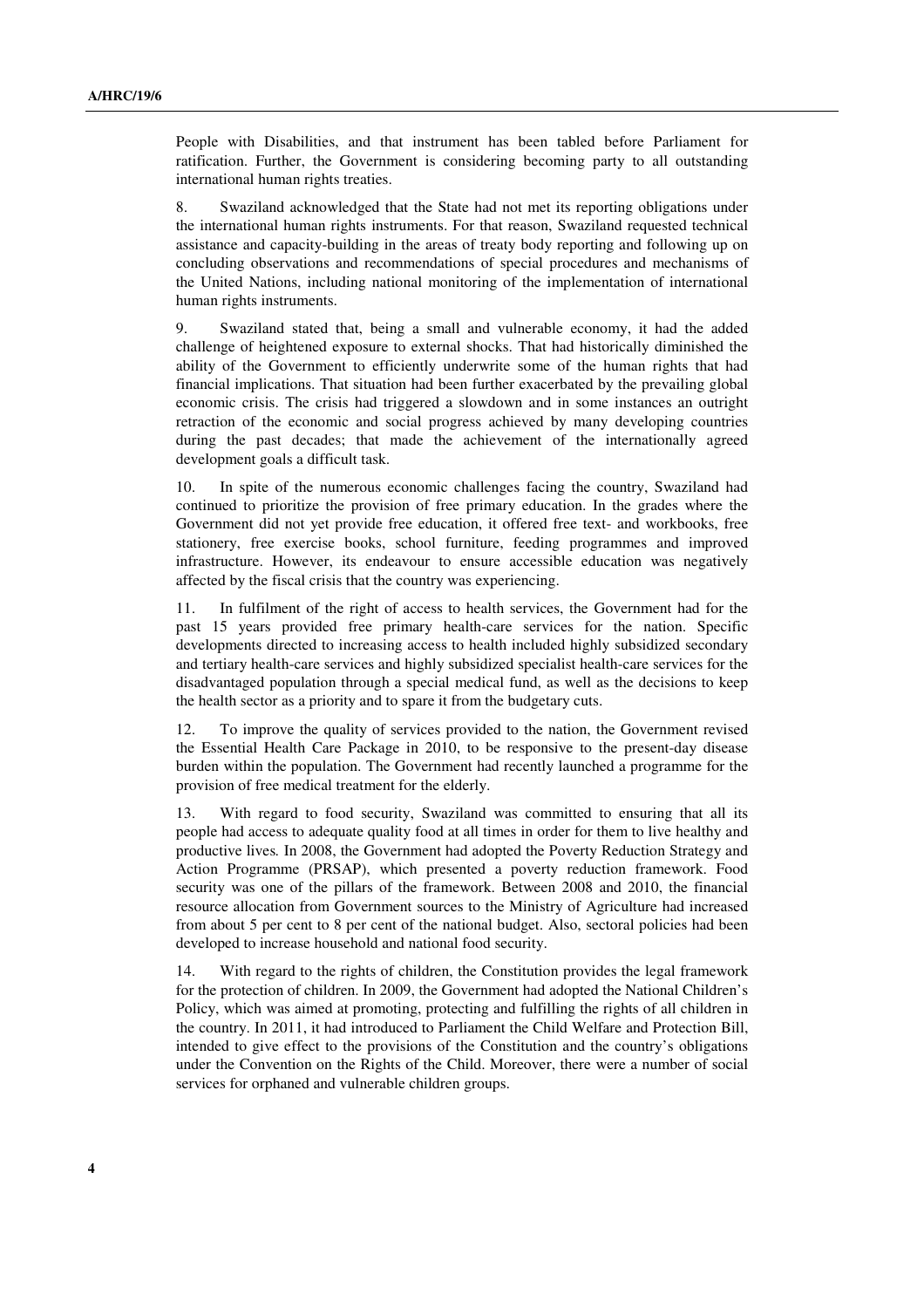15. Women's right to equality and non-discrimination is protected by the Constitution. An audit of existing laws for compliance with the Constitution and the Convention on the Elimination of All Forms of Discrimination against Women (CEDAW) had been completed. As a result of the audit, a cluster of family laws had been drafted and were waiting to be tabled in Parliament. Also, in 2010 the Government had adopted a national gender policy; the primary objective of the policy was to ensure equitable access by all persons to education, training, health services and control over resources such as land and credit for improved quality of life. Furthermore, the country had made significant strides in increasing the number of women in public sector employment.

16. Swaziland responded to advance questions asked by Member States. With regard to political rights, political parties were not banned. The Constitution protected the right to freedom of association, which includes the right to form and belong to political parties. However, by virtue of the Constitution, elections to public office were by individual merit and therefore political parties could not field candidates in national elections. The King's Proclamation to the Nation of 12 April 1973 had been superseded by the Constitution of 2005.

17. With regard to privately owned media houses, there were no restrictions on private ownership of print media. All newspaper titles and magazines were privately owned. A communications bill aimed at liberalizing the electronic media space had been tabled before Parliament and was expected to be passed by the end of November 2011.

18. With regard to the Optional Protocol to the Convention against Torture and other Cruel, Inhuman or Degrading Treatment or Punishment (CAT), Swaziland was considering becoming party to that Optional Protocol and to all outstanding international human rights instruments. On extrajudicial killings and torture, all killings were investigated by the law enforcement officers and normal criminal investigation. Where there was sufficient evidence, criminal proceedings were instituted. In cases of deaths in custody, inquests were held.

19. With regard to the right to life, the delegation stated that it was protected by the Constitution. Swaziland was not a State party to the Second Optional Protocol to the International Covenant on Civil and Political Rights, aiming at the abolition of the death penalty, and retained the death penalty. Capital punishment was not mandatory and it may be imposed only on adults convicted of murder without extenuating circumstances. The ultimate punishment may be carried out only pursuant to a final judgment pronounced by the Supreme Court. The death penalty had last been carried out in 1983. In effect, Swaziland, though a retentionist State in law, was abolitionist in practice.

20. With regard to the Commission on Human Rights and Public Administration, the Government had drafted a bill that would fully operationalize the Commission and ensure that it operated in accordance with the principles relating to the status of national institutions for the promotion and protection of human rights (Paris Principles). The bill was before Cabinet and would be tabled before Parliament in 2012.

21. On existing gaps and challenges – some highlighted in the advance questions submitted by Member States – Swaziland wished to ask the international community and other cooperating partners for support in the alignment of national laws with the Constitution and its international human rights obligations. The Government of Swaziland was alive to the challenges that confronted the judiciary. It sought to meet those challenges and was working tirelessly to engage the stakeholders in trying to find a lasting solution to the impasse. While the Government was aware of the fact that the judicial challenges adversely affected the promotion and protection of human rights, it was approaching the issue with a full appreciation of the doctrine of the separation of powers.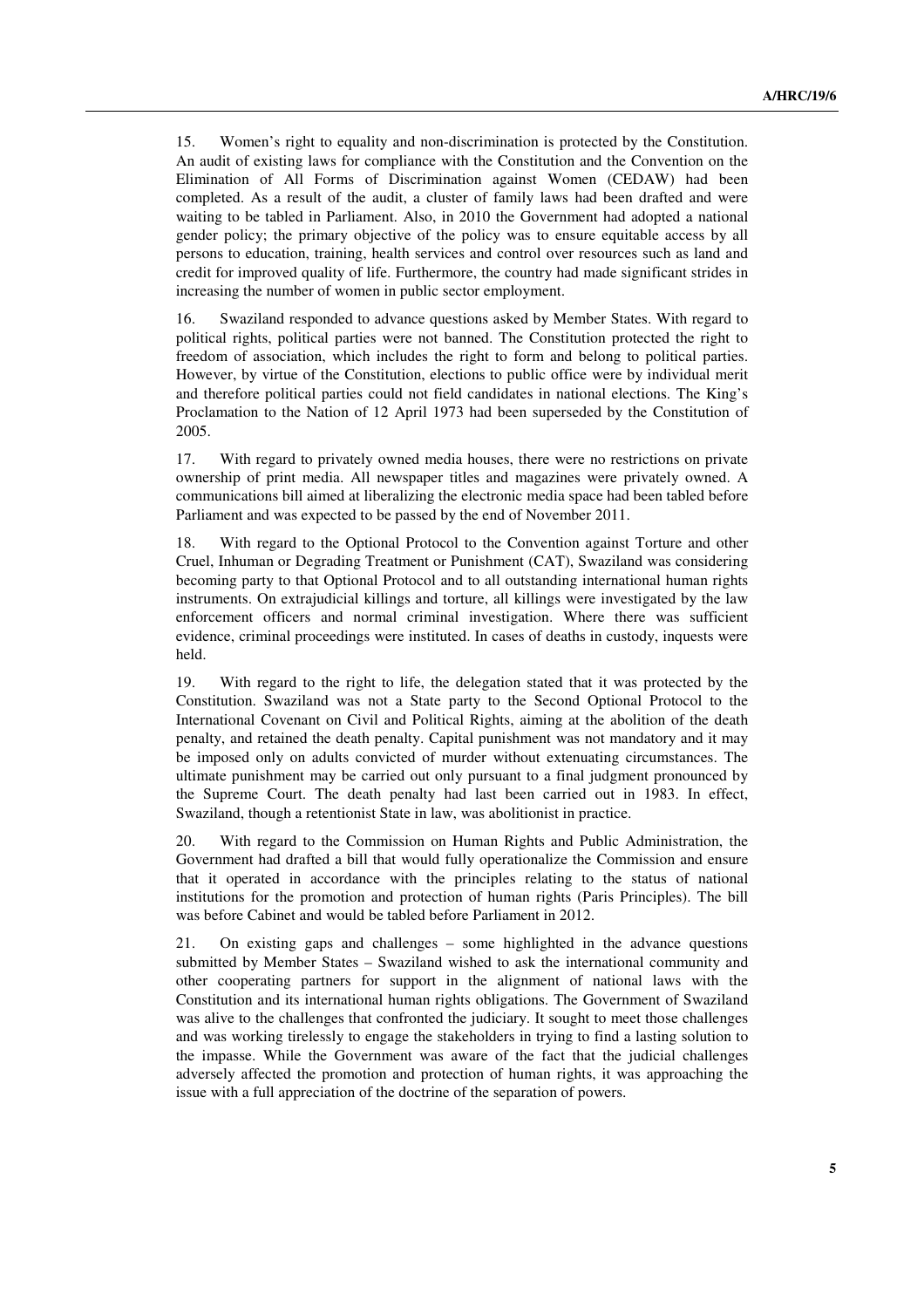### **B. Interactive dialogue and responses by the State under review**

22. During the interactive dialogue, 47 delegations made statements. Recommendations made during the dialogue are to be found in section II of the present report.

23. Algeria welcomed the measures taken by Swaziland to respond to the challenges identified in its national report, including through its plans and programmes of action related to the realization of constitutional rights, such as the rights to life and to education, and the efforts towards the protection of vulnerable groups and the fight against poverty and HIV/AIDS. It stated the importance of support from the international community. Algeria made recommendations.

24. Lesotho stated that Swaziland deserved commendation for realizing the right to education, as well as for the Child Welfare and Protection Bill of 2011. The policies of Swaziland with regard to people living with disabilities were appreciated. Lesotho expressed the hope that the spirit and determination with which Swaziland addressed the right to education and protection of children could be applied to other human rights challenges and was ready to share its experiences with Swaziland.

25. Cuba noted that the socio-economic difficulties faced by Swaziland had caused an increase in poverty. It welcomed that the State's main priority was the elimination of extreme poverty, and also welcomed its efforts to prevent and control tuberculosis and other transmissible diseases, to combat HIV, and to ensure universal free education by 2015. Cuba noted that about 82 per cent of births had been assisted by health professionals and that malaria had decreased. Cuba made recommendations.

26. Zimbabwe commended the achievements made by Swaziland in education, health, food security and the advancement of women's rights. Zimbabwe made recommendations.

27. Singapore stated that despite its challenges, Swaziland had made progress in important areas, such as increased access to improved water resources. It noted that Swaziland had rightly prioritized HIV/AIDS on its overall development agenda. Singapore made recommendations.

28. France welcomed the de facto moratorium on death penalty. However, it noted that death penalty sentences continued to be pronounced. It expressed concern at the use by authorities of the 2008 law on the suppression of terrorism, to restrict freedom of expression. France made recommendations.

29. China noted with appreciation that the Government had formulated a poverty reduction strategy and action plan and that it had made great efforts in the areas of health and education. China noted that Swaziland was still facing difficulties in areas such as reduction of maternal mortality, and that gender inequality still existed. It appealed to the international community to provide Swaziland with constructive assistance so that it could achieve the Millennium Development Goals.

30. India took note of the positive achievements of Swaziland in the area of elementary education. It encouraged Swaziland to strengthen further the programme for free medical treatment for the elderly, and welcomed the initiation of the process for drafting the human rights commission bill and a leadership code of conduct bill. India encouraged Swaziland to enhance women's empowerment.

31. Canada acknowledged the Constitution. It regretted the insufficient implementation of reforms and expressed concern at the continuing ban of political parties and the lack of democratic space to exercise freedom of expression and association. Canada also expressed concern at the reports of excessive use of force, arbitrary arrests and extrajudicial executions. It noted the challenges faced by Swaziland regarding HIV/AIDS, vulnerable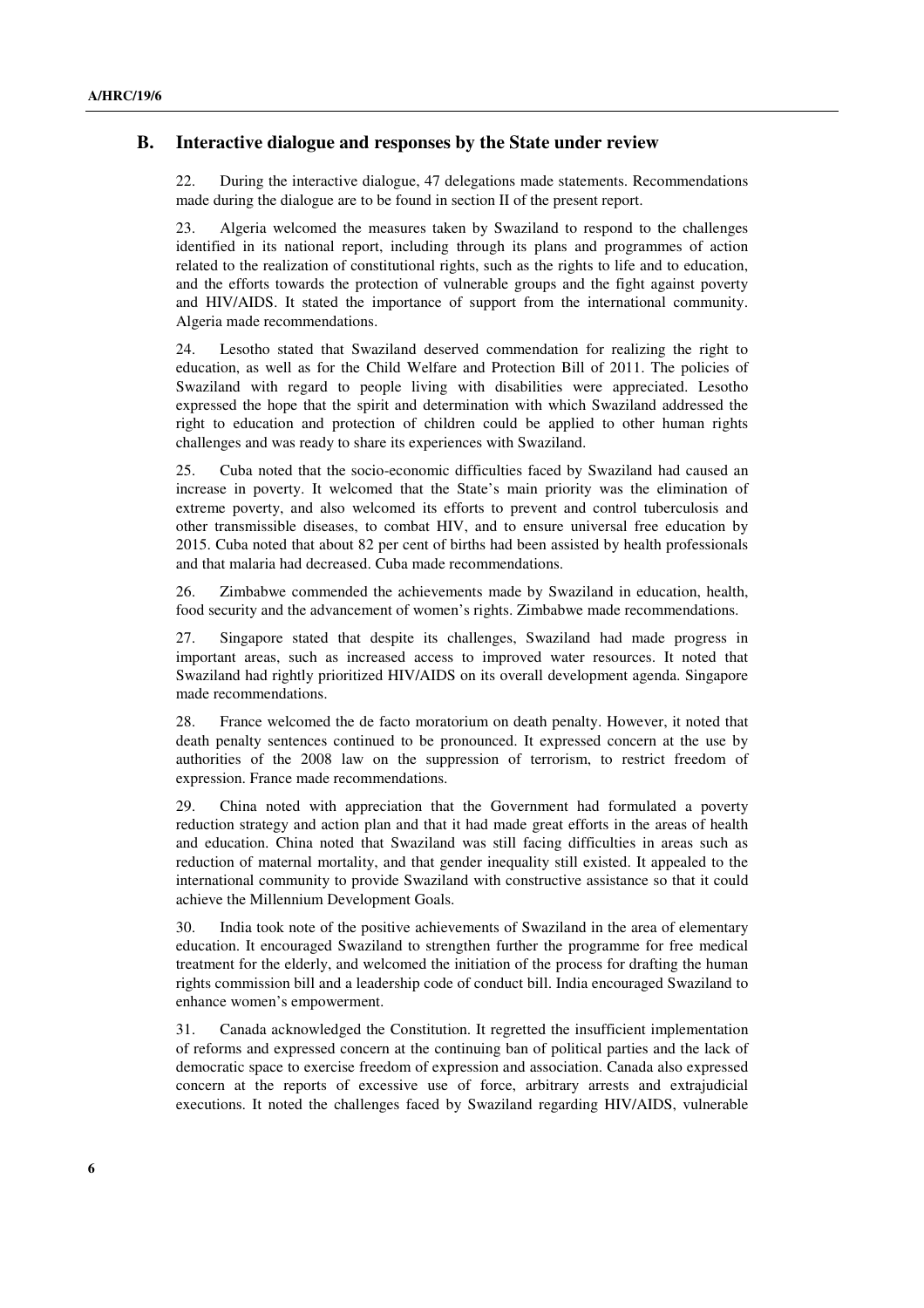children, economic situation, and discrimination against women. Canada made recommendations.

32. Mozambique noted that the 2005 Constitution laid down a legal framework for Government efforts towards the enhancement of the enjoyment of human rights. It commended Swaziland for establishing the Commission on Human Rights and Public Administration. It praised the Government for the introduction of free primary education and health care. It encouraged the Government to continue its efforts towards the adoption of Child Welfare and Protection Bill. Mozambique made a recommendation.

33. Hungary noted with satisfaction the adoption of the National Children's Policy in 2009 and requested more information about concrete achievements thus far. It stated that Swaziland retained the death penalty in its statute books. Also, freedom of assembly and association was severely restricted. Hungary made recommendations.

34. Ghana welcomed the initiatives undertaken by Swaziland to increase free education and school enrolment, and to ensure the right to food, gender equality, and the provision of social services for the most vulnerable groups. While noticing that the Constitution addressed the principle of non-discrimination, Ghana noted the discriminatory practices against women persisting in Swaziland. It also noted the continuing allegations of arrest and detention following peaceful protest actions. Ghana made recommendations.

35. Slovakia commended Swaziland for the establishment of the trafficking task force, taking also a positive note of the adoption of the National Gender Policy and the National Children's Policy. It noted that there were allegations of police employing interrogation methods contravening constitutional provisions. Slovakia expressed concern about reported restrictions concerning the freedom of expression, such as under the Proscribed Publications Act or the Suppression of Terrorism Act. Slovakia made recommendations.

36. Switzerland expressed alarm at the many allegations of extrajudicial executions and torture committed by the security forces and stated that victims should receive justice. It noted that there were no political parties because of existing restrictions and that there were also few private media organizations. It was impossible for women to open bank accounts and to register property titles. Also, the independence of the human rights commission was not guaranteed and access to this commission was restricted. Switzerland made recommendations.

37. Norway expressed concern at the systematic violations of freedom of assembly and association in Swaziland, including through the suppression of political parties. Norway expressed grave concern at the reports of forceful disruptions of peaceful marches, rallies and protests, including through the use of violence and arbitrary detention. It was alarmed at the extensive use of pretrial detention, ill-treatment and alleged torture in police custody. Norway made recommendations.

38. Turkey praised the efforts by Swaziland to ratify key international human rights instruments. It welcomed the establishment of the National Children's Coordination Unit, while drawing the attention of all relevant parties to its financial difficulties. Turkey commended the Government for establishing the Anti-Corruption Commission. It drew the attention of the international community to the importance of the support given to Swaziland in its efforts. Turkey made recommendations.

39. Australia welcomed further progress on the implementation of the Optional Protocol to CAT, the first Optional Protocol to the International Covenant on Civil and Political Rights, and the Optional Protocol to the Convention on the Elimination of All Forms of Discrimination against Women. It encouraged Swaziland to improve and strengthen its democratization efforts and its health services. Australia urged Swaziland to take steps to reduce the high rates of chronic malnutrition and mortality for children under five years of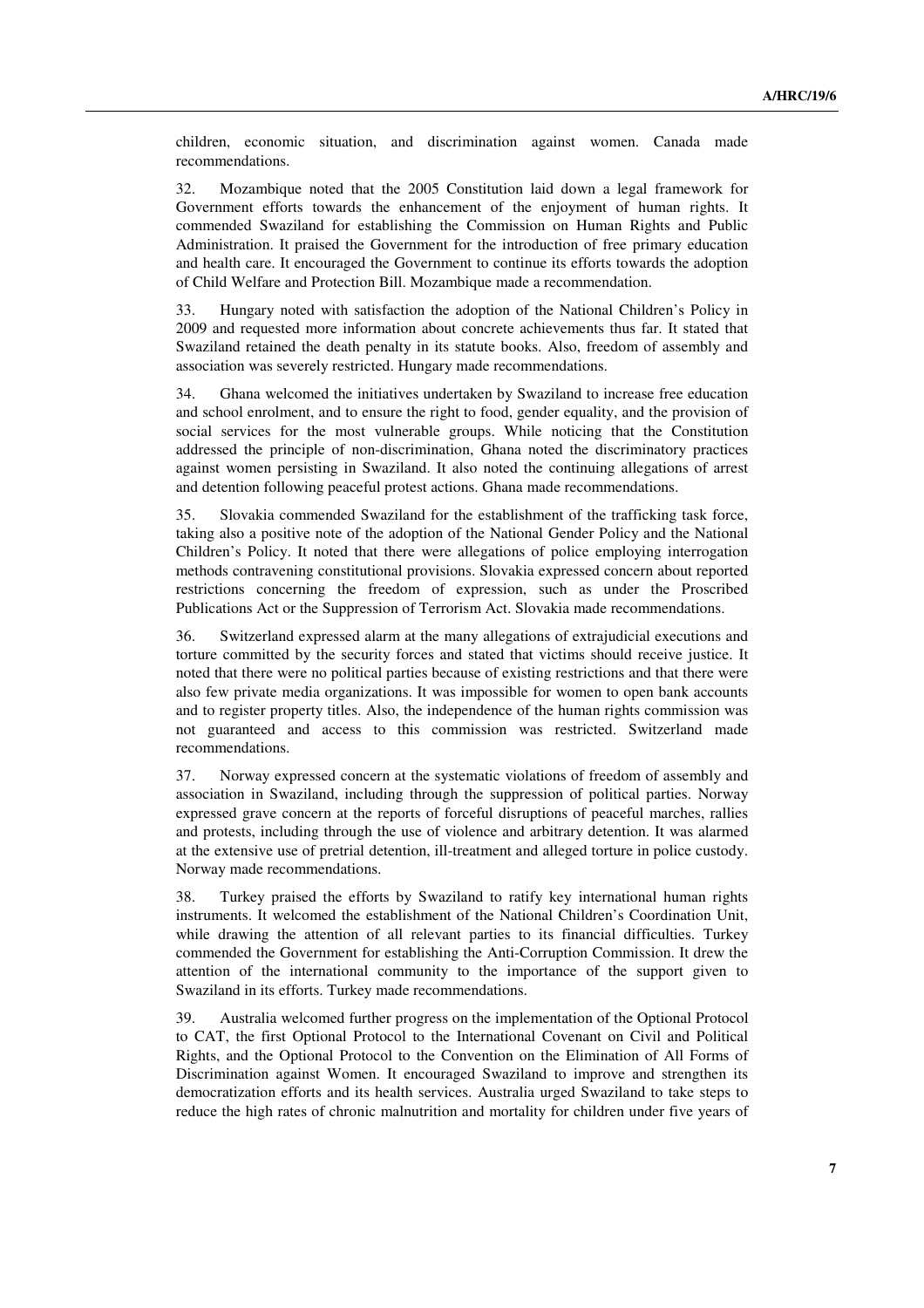age, and to abolish the death penalty and corporal punishment. It expressed concern about the overcrowding and poor conditions in prisons. Australia made recommendations.

40. Germany asked what steps were being taken to overcome the limited access to clean water and sanitation. It noted the restrictions of freedom of expression, in particular the Proscribed Publications Act. Germany also noted that in 2010, only 30 per cent of births had been registered, even though such registration was the entry point for access to all public services and education. It asked what steps the Government was taking to ensure birth registration for all children. Germany made recommendations.

41. Slovenia commended Swaziland for establishing the Commission on Human Rights and Public Administration. It noted that enabling legislation was needed to fully operationalize the Commission. Slovenia welcomed the Constitution, which had introduced significant changes with respect to non-discrimination and the rights of women. It remained concerned about reports of discriminatory cultural practices against women. It asked about the necessary measures taken to effectively ensure gender equality. Slovenia made recommendations.

42. South Africa stated that Swaziland had alluded to a lack of resources which impacted on its ability to guarantee human rights to its citizens. It sought clarification on whether there was a timeline for implementing laws that were still awaiting ratification by Parliament. South Africa supported the appeal by Swaziland for technical assistance and capacity-building in the completion of treaty body reports. It referred to recommendations made by a tripartite high-level mission following a visit to Swaziland, and enquired as to what those recommendations entailed and whether their implementation had yielded any significant results. South Africa made recommendations.

43. Brazil welcomed that the eradication of extreme poverty, and ensuring food security, were priorities of Swaziland and that, despite serious socio-economic challenges, the State had increased investment in health care. It noted that the prevalence of HIV/AIDS required additional efforts. Brazil welcomed the measures taken to improve access to free education, but was concerned at the persistence of discrimination against women, and restrictions to civil and political rights. It encouraged Swaziland to pursue constitutional reforms. Brazil made recommendations.

44. The United States of America welcomed the establishment of the independent Commission on Human Rights and Public Administration, and the trafficking task force. It expressed deep concern that the legislation to fully operationalize the Commission had not yet been passed. It asked how Swaziland planned to ensure the protection of the freedoms of assembly, association and expression. It called on Swaziland to protect the rights of lesbian, gay, bisexual and transgendered people. The United States made recommendations.

45. Spain recognized the efforts made by Swaziland in the promotion and protection of human rights, in particular the incorporation of human rights protection in the Constitution, and the creation of a national commission on human rights. Spain made recommendations.

46. Sweden noted that domestic legislation needed to be harmonized with the Constitution and international human rights law. Sweden was concerned that the independence of the Commission on Human Rights and Public Administration had been questioned and that its powers remained unclear. Sweden expressed hope that the optional protocols to the instruments ratified by Swaziland would also be ratified, and expressed concern at the enactment of the Suppression of Terrorism Act. Sweden made recommendations.

47. Indonesia applauded the policy of Swaziland to guarantee children the right to free education in primary school. It appreciated the effort to alleviate poverty through the adoption of the Poverty Reduction Strategy and Action Programme. It commended the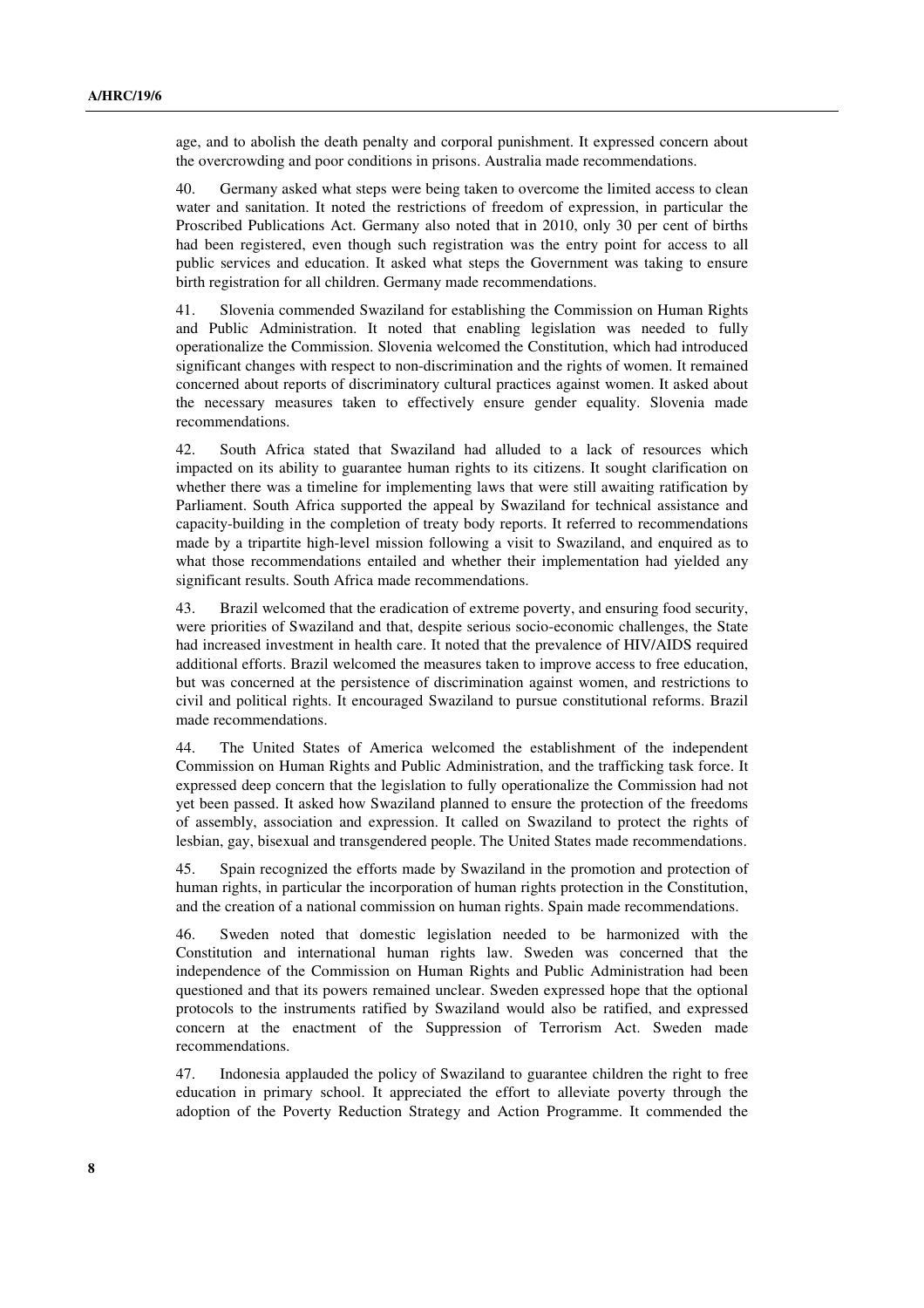steps taken in areas such as the right to health, especially in relation to HIV/AIDS. Indonesia encouraged Swaziland to continue its positive efforts. Indonesia made recommendations.

48. Swaziland appreciated the questions and recommendations made by Member States and observers. It highlighted some of the issues they had raised. With regard to the death penalty, although Swaziland had not carried out the death penalty since 1983, some countries stated that Swaziland must fully abolish it. The delegation reiterated that Swaziland was an abolitionist State in practice and recalled that since 1983, the sentences in 42 of the 45 death penalty cases had been commuted to life imprisonment. Regarding instances in customary laws where women are marginalized, the delegation reported that the Constitution provided for ownership of land by women regardless of their marital status. In addition, Parliament had recently enacted the Deeds Registry (Amendment) Bill, which enables women married in community of property to register land in their own names.

49. On sexual orientation, Swaziland advised that to date no one had been prosecuted for sexual orientation offenses. As the world revolved, Swaziland would look into the possibility of adopting a policy on the issue. On the issue of torture and extrajudicial killings, Swaziland highlighted that any person who had been tortured was free to seek redress. All extrajudicial killings were investigated, including cases of deaths in custody. On the rights of the child, the delegation reported that there were legislations pending in Parliament, such as one on sexual offences and domestic violence.

50. Regarding political parties, Swaziland underlined that they were not banned. A reference was made to the 1973 Decree that had banned political parties, but in the Constitution of 2005, the freedom of association and the freedom to belong to any political party were protected. There was only an obligation for each party to have and use its constituency during the election in order to ensure direct representation in Parliament. On the issue of the Suppression of Terrorism Act, Swaziland indicated that, given the rate of terrorism, it had sought assistance from countries and cooperating partners to put in place that legislation. Member States were of the view that that legislation was used to suppress freedom of association. Swaziland underlined that it would need assistance from Member States in aligning the legislation with international human rights norms, similar to the assistance it had received from the International Labour Organization in putting in place other labour/human rights legislation.

51. On the issue of operationalizing the Commission on Human Rights and Public Administration, Swaziland indicated some progress in that area, such as the creation of nine critical posts that would investigate human rights violations. Swaziland reported that birth registration had been decentralized to all the regions. All parents were encouraged to register their children, a process that could be completed at Ministry of Home Affairs offices, which were located in all regions, as well as at all major hospitals through a programme initiated by UNICEF. On the impact of the gender policy, Swaziland recalled that that policy had been approved only in 2010, but promised to report on its impact during the next UPR cycle.

52. Argentina commended Swaziland for having in its Constitution a chapter dedicated to the promotion and protection of human rights and freedoms. It made recommendations.

53. Uruguay acknowledged the efforts of Swaziland to promote and protect human rights. It highlighted the State's commitment regarding food security and welcomed the act of 2010 on free and compulsory primary education. Uruguay noted the discriminatory cultural practice against women in Swaziland. While welcoming that the Constitution raised the issue of non-discrimination, Uruguay expressed concern at the de facto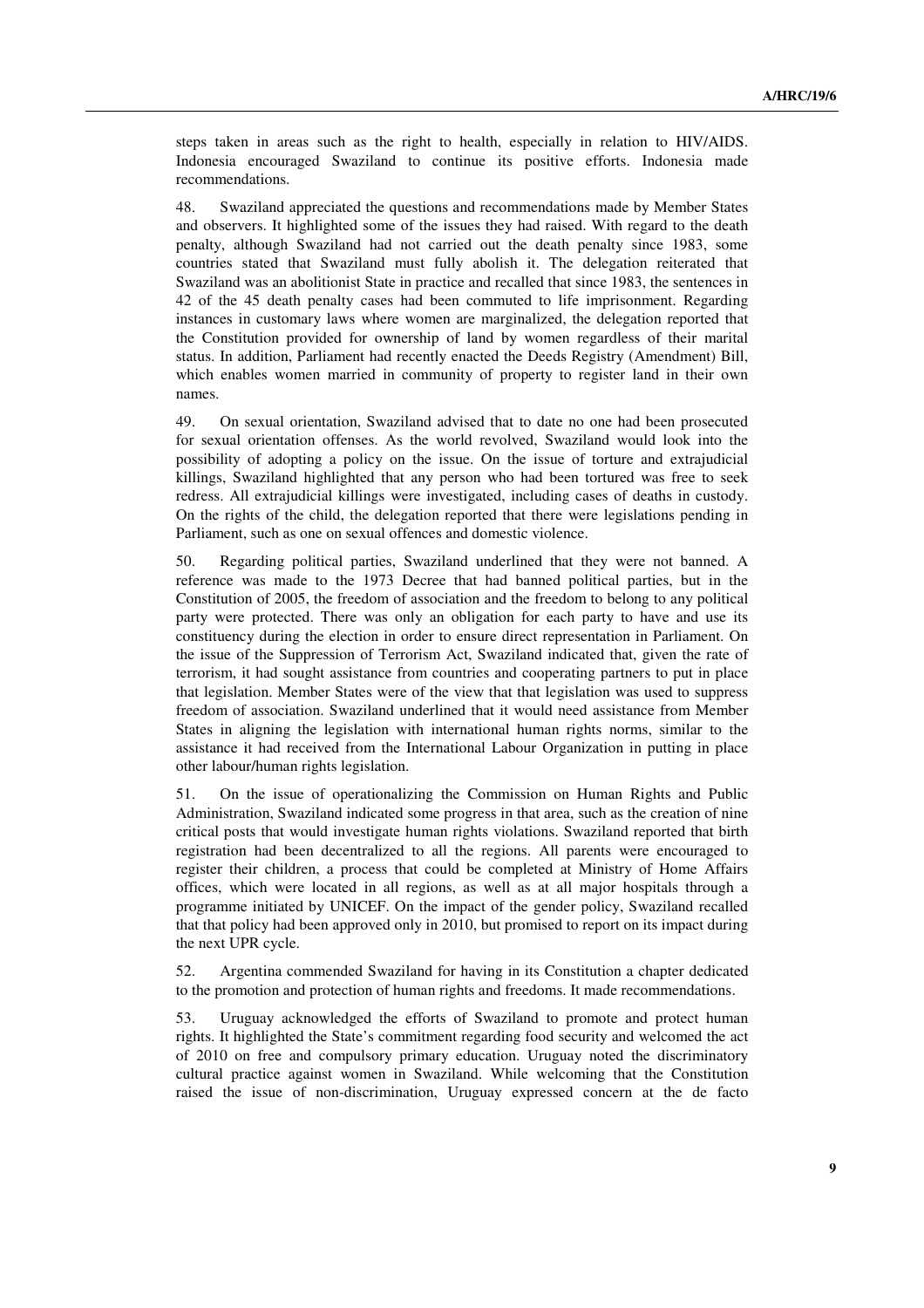discrimination against the most vulnerable groups of children, and that corporal punishment was legally practiced. Uruguay made recommendations.

54. The Democratic Republic of the Congo underlined Swaziland's social allocation for the elderly as an important advancement in favour of social human rights to be seen on the African Continent. It noted that there were a number of contradictions between the common law and the local customary laws, and that some laws were in conflict with the international human rights norms. It asked about the actions the country intended to take to resolve those conflicts.

55. The United Kingdom welcomed the steps taken by Swaziland towards democracy, and expressed hope that the uncertainty regarding the status of political parties could resolved to enable free and fair elections. It inquired as to how Swaziland planned to strengthen the implementation of section 24 of its Constitution, which provided for freedom of expression and peaceful acts of assembly. The United Kingdom encouraged Swaziland to investigate allegations of torture. It made recommendations.

56. The Holy See noted the efforts made by Swaziland to achieve free primary education, to improve access to health for older persons, to provide drinking water to the population and to eliminate pediatric AIDS, and that an independent national human rights institution had been established. However, it also noted some difficult challenges faced by Swaziland, such as reducing poverty and child and maternal mortality rates. It expressed hope that the enactment of new programmes and campaigns would prove useful. The Holy See made recommendations.

57. Morocco commended the brave self-criticism of Swaziland which, among other things, called upon the Human Rights Council and the United Nations High Commissioner for Human Rights to provide the country with guidance and support in fulfilling its international obligations. It asked about the mandate of the Commission on Human Rights and Public Administration in terms of the promotion of access to justice and non-repetition of violations. Morocco made recommendations.

58. Romania stated that the commitment of Swaziland to the Millennium Development Goals was commendable. It noted the National Gender Policy adopted in 2010 and stated that women still suffered from discriminatory laws and practices. Romania was aware of the challenges faced in offering care and services to orphaned or vulnerable children and considered the setting up of the Neighbourhood Care Points to be a helpful measure. It stated that engaging with human rights mechanisms would be beneficial in identifying weaknesses and strengthening respect for human rights. Romania made recommendations.

59. Malaysia appreciated the recognition by Swaziland of various challenges faced in its efforts to improve socio-economic development and in the promotion and protection of human rights. It also noted the measures undertaken by Swaziland regarding poverty eradication and social services, in particular in the areas of health and education. Malaysia made recommendations.

60. Uganda commended the Government of Swaziland for the concrete steps taken to try to meet the Millennium Development Goals related to health. It noted with appreciation that the most vulnerable, such as the elderly and persons with disabilities, were exempt from paying hospital charges. It commended the Government for striving to ensure that its female population was accorded particular Constitutional protection. Uganda made a recommendation.

61. Latvia stated that there was room for improvement in the area of cooperation by Swaziland with special procedures mandate holders. It made a recommendation.

62. Burkina Faso welcomed the fact that Swaziland was party to most of the main human rights instruments. It noted the measures taken in favour of older persons, such as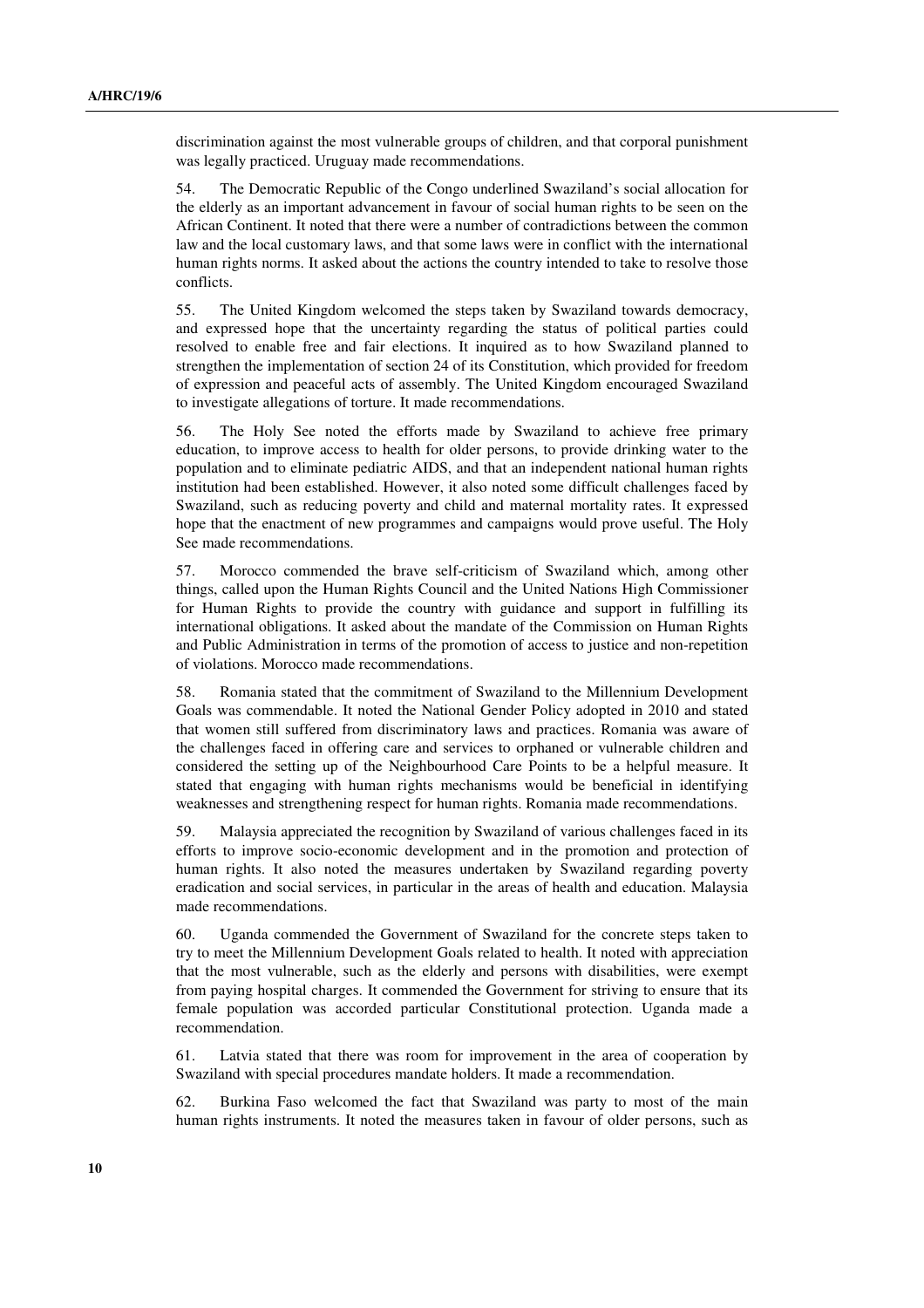the benefits regime for older persons, as well as the 2005 programme on free medical services for older persons. Burkina Faso appreciated efforts deployed by Swaziland to provide education to children deprived of liberty. Burkina Faso made recommendations.

63. Portugal welcomed the cooperative attitude of the Government in the process. It expressed serious concern about the alarming dimension of HIV/AIDS and the situation of children orphaned as a consequence of HIV/AIDS. It enquired whether the country intended to amend the legal provisions, including the Penal Code, so as to replace the death penalty with other penalties that did not include cruel, inhuman or degrading punishments. Portugal made recommendations.

64. Mexico acknowledged the actions taken by Swaziland to promote the highest attainable standard of physical and mental health and to attain universal access to free education by 2015. It also noted the efforts of Swaziland to eradicate transmissible diseases and to eliminate the risks related to food security. Mexico called on the international community to respond positively to the requests for assistance formulated in chapter VI of the national report of Swaziland. Mexico made recommendations.

65. Trinidad and Tobago applauded Swaziland for implementing initiatives to curb the HIV/AIDS pandemic. It stated that work remained to be done to remove the existing barriers to equal treatment of women, and that discriminatory cultural practices prevented Swaziland from achieving its full potential. Also, democracy in Swaziland could be better cemented by allowing a more open system of freedom of thought and expression. Trinidad and Tobago made recommendations.

66. Burundi welcomed the creation of the independent Commission on Human Rights and Public Administration. It congratulated Swaziland for enacting a law on free primary education and encouraged the Government in its efforts to turn this decision into reality. It noted with satisfaction that Swaziland took in charge children orphaned by HIV/AIDS, notably by ensuring the funding of their secondary school education and by establishing community centres. Burundi made a recommendation.

67. Mauritius commended the measures taken by Swaziland to enhance the enjoyment of human rights by its population, such as poverty reduction strategies and policies regarding access to health care and education, including free schools kits and feeding programmes. Mauritius noted the challenges of Swaziland related to reporting obligations under treaties, and called upon the international community to provide the capacitybuilding and technical assistance identified in paragraph 112 of the national report.

68. Qatar welcomed the fact that Swaziland had ratified several conventions, and that the Constitution provided for a human rights commission. It stated that Swaziland had made great efforts to promote human rights. It noted that in 2008 Swaziland had adopted a plan of action to combat poverty and had also made efforts to ensure the rights to education and health through the adoption of plans and programmes. Qatar made recommendations.

69. Botswana welcomed the commitment of Swaziland to ensure food security; the Poverty Reduction Strategy and Action Programme, which increased allocation to agricultural projects; the 2010 Free Primary Education Act; and the task force on prevention of trafficking. It noted the challenges regarding the reduction of child and maternity mortality and HIV/AIDS. Botswana hoped that the international community would provide Swaziland with technical assistance regarding treaty body reporting, developing a national human rights strategy and action plan, and harmonizing domestic law with international human rights law.

70. Nigeria stated that it was highly commendable that the Commission on Human Rights and Public Administration had powers to make findings on human rights complaints. It welcomed the commitment of Swaziland to attaining food security and noted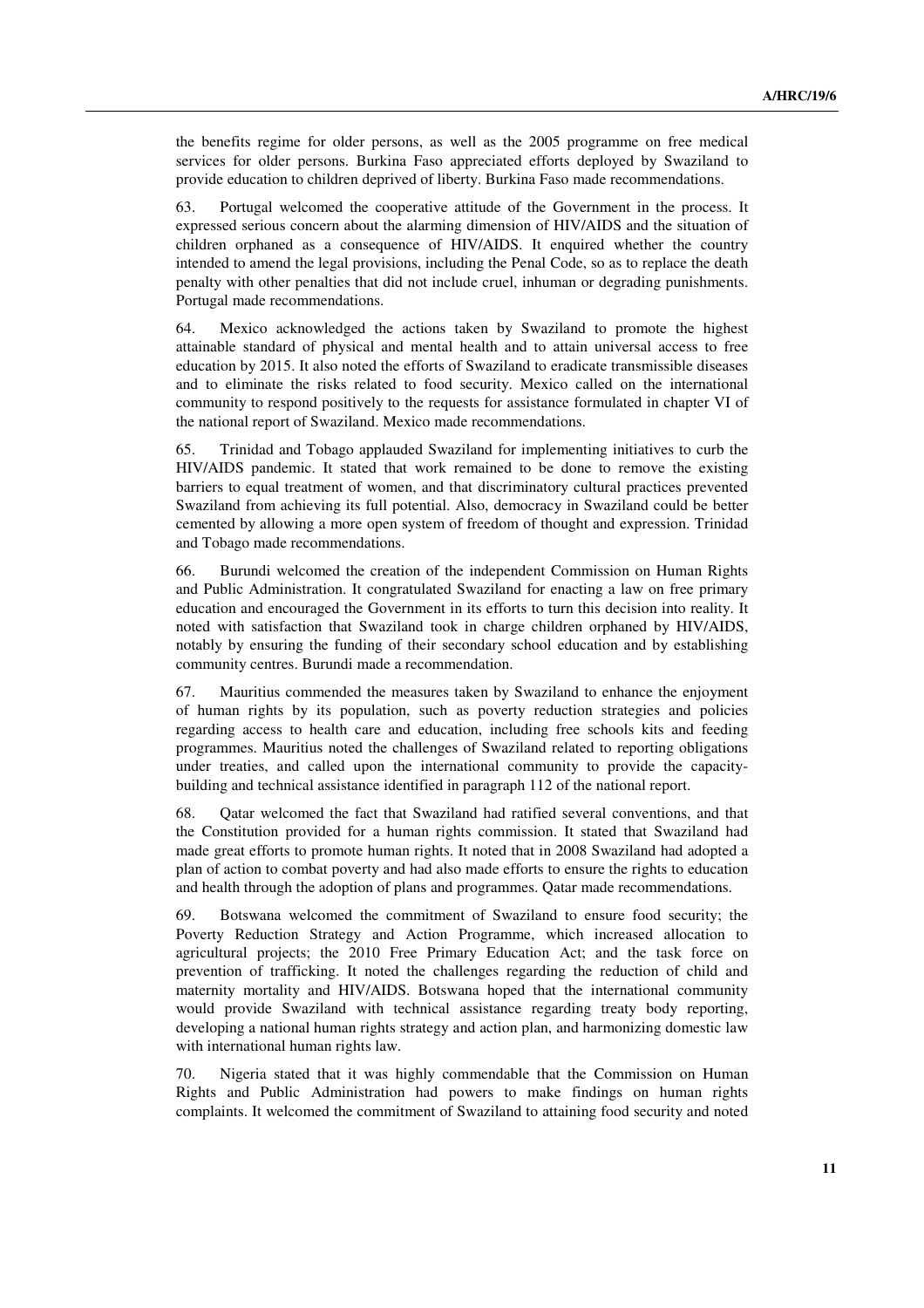the numerous Government policies in that regard. Nigeria commended Swaziland for the gains made in the area of education.

71. Chad noted with satisfaction the legislation and other measures put in place by the Government, including with respect to access to free primary education and health-care services. It also noted with satisfaction the rate of 30 per cent of representation of women among the Government's employees. It called upon the international community to provide Swaziland with the support needed to face the considerable challenges it was still facing. Chad made a recommendation.

72. The United Republic of Tanzania noted with great satisfaction the efforts made by Swaziland to promote and protect human rights despite its immense challenges, and appealed for the support of the international community. It acknowledged the importance given by Swaziland to free education and health services and to address HIV/AIDS. The United Republic of Tanzania made a recommendation.

73. Cameroon expressed its satisfaction with the tangible results achieved by Swaziland in the areas of education, health, democracy and freedoms. It took note of the legislative measures that had been taken in promoting and protecting civil and political rights, as well as economic, social and cultural rights. Cameroon encouraged Swaziland to continue to strengthen its activities with a view to overcoming all the difficulties highlighted in its national report.

74. Swaziland noted the constructive recommendations and questions by Member States. On the total abolishment of the death penalty, it indicated that that the issue would require a national debate. On the issue related to contradictions in civil and customary laws, Swaziland recognized that some of its cultural practices could be perceived to be against human rights. However, it would endeavour to harmonize those cultural practices with the doctrine of human rights. It stressed that the Constitution had identified those practices which should be dealt with only by the customary law in order to minimize instances of the conflict between the two sets of laws. Swaziland emphasized that the Constitution was the supreme law of the land. On the child welfare and protection bill, Swaziland reported that the bill would become law by mid-2012. With regard to addressing the conflict between common and customary laws, the Government intended to revive the Law Review Commission, which would develop common and customary laws in a way that would give effect to the values of the Constitution and harmonize the two.

75. On the ratification of the International Convention for the Protection of All Persons from Enforced Disappearance and the International Convention on the Protection of the Rights of All Migrant Workers and Members of Their Families, Swaziland reiterated that it would consider ratifying all outstanding human rights treaties. On sexual offences and gender-based violence, it stated that a bill on sexual offences and domestic violence was pending before Parliament and that the Ministry of Justice would take all necessary measures to ensure that the bill passed in Parliament. Regarding the use of corporal punishment, the Government would consider enacting legislation that banned the use of corporal punishment as a judicial sentence for adults. On the issue of finding places in schools for children leaving prison in the middle of the school year, it stated that the Department of Correctional Services would take measures, including earlier identification of those children in order to take remedial actions. Regarding its reporting obligations to treaty bodies, Swaziland recognized the challenges in that area and therefore requested assistance from OHCHR.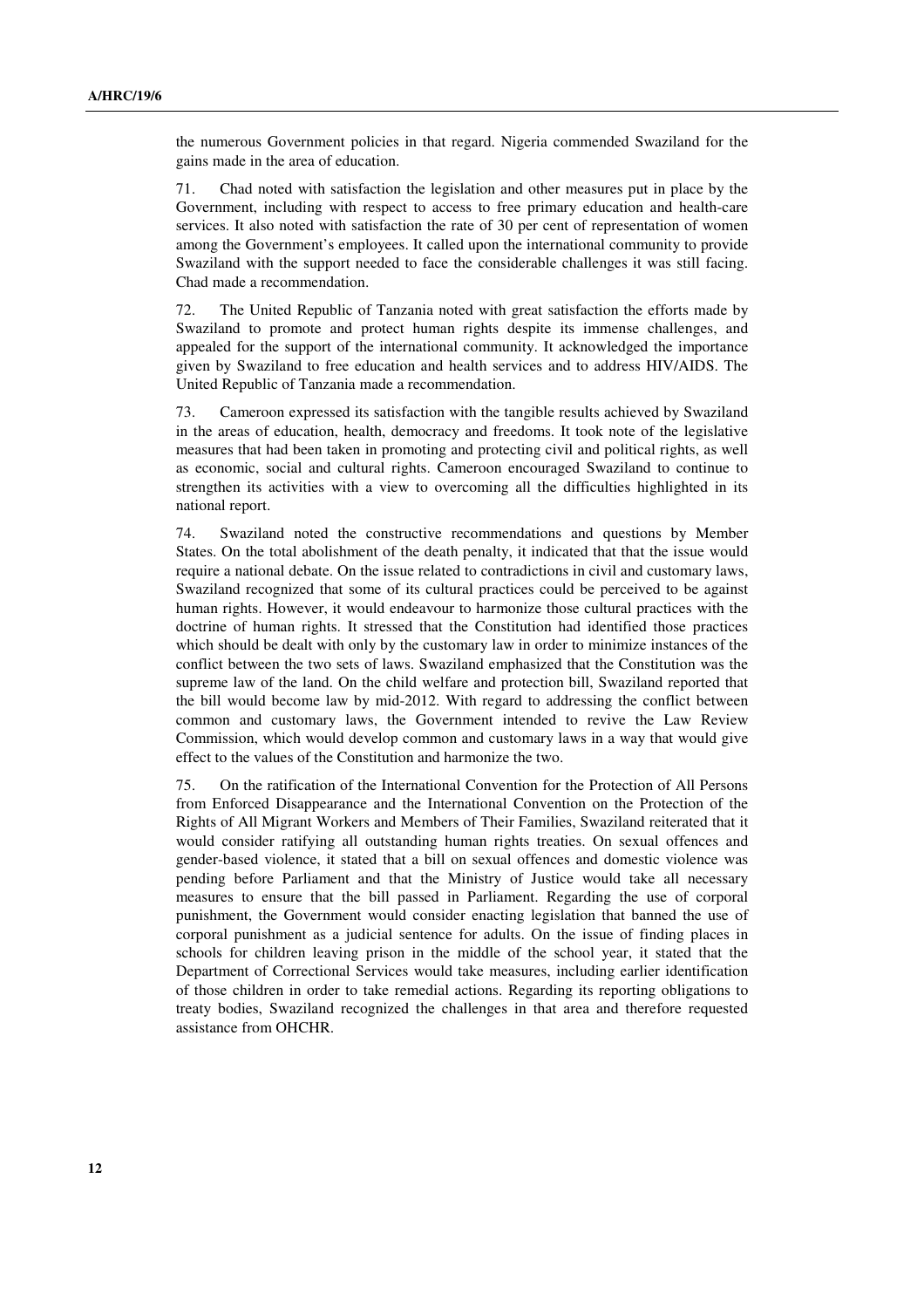### **II. Conclusions and/or recommendations**\*\*

76. **The recommendations formulated during the interactive dialogue listed below have been examined by Swaziland and enjoy the support of Swaziland:**

76.1. **Ratify, in the context of its continued effort to improve the situation of children, the Optional Protocols to the relevant Convention and 1993 Hague Convention on Protection of Children and Cooperation in Respect of Intercountry Adoption (Turkey)**;

76.2. **Expedite the national ratification process of key international conventions which will improve Swazi Government's cooperation with the relevant international bodies (Turkey);**

76.3. **Conclude the process of ratification of the Convention on the Rights of Persons with Disabilities (Spain);**

76.4. **Ratify the Convention on the Rights of Persons with Disabilities (Argentina);**

76.5. **Sign and ratify the Optional Protocols to the CRC on the sale of children, child prostitution and child pornography and on the involvement of children in armed conflicts, and ratify the United Nations Convention on the Rights of Persons with Disabilities (Portugal);**

76.6. **Adopt legislation that protects children in accordance with the concluding observations and recommendation by the United Nations Committee on the Rights of the Child in 2006 (Hungary);**

76.7. **Consider aligning national laws, including customary laws with the protections outlines in the Constitution of the Kingdom of Swaziland, as well as with the provisions of International Human Rights Instruments to which Swaziland is a party (South Africa);**

76.8. **Speed up the adoption of the Child Welfare and Protection Bill, in order to achieve compatibility of domestic legislation, policy and practice with international standards, for the benefit of children (Romania);**

76.9. **Develop a National Human Rights Strategy and Action Plan, while also intensifying its public awareness campaign to the general public and other interested stakeholders (South Africa);**

76.10. **Enact the legal act of the Human Rights and Public Administration Commission to ensure its independence and its formal access by the population (Switzerland);**

76.11. **Enact legislation to fully operationalize the Human Rights and Public Administration Commission, to provide it adequate funding, and to clarify its mandate to civil society and the international community (United States of America);**

76.12. **Develop a national institution for human rights to bring it in full compliance with the Paris Principles, by adopting the necessary legislation (Spain);**

Conclusions and recommendations have not been edited.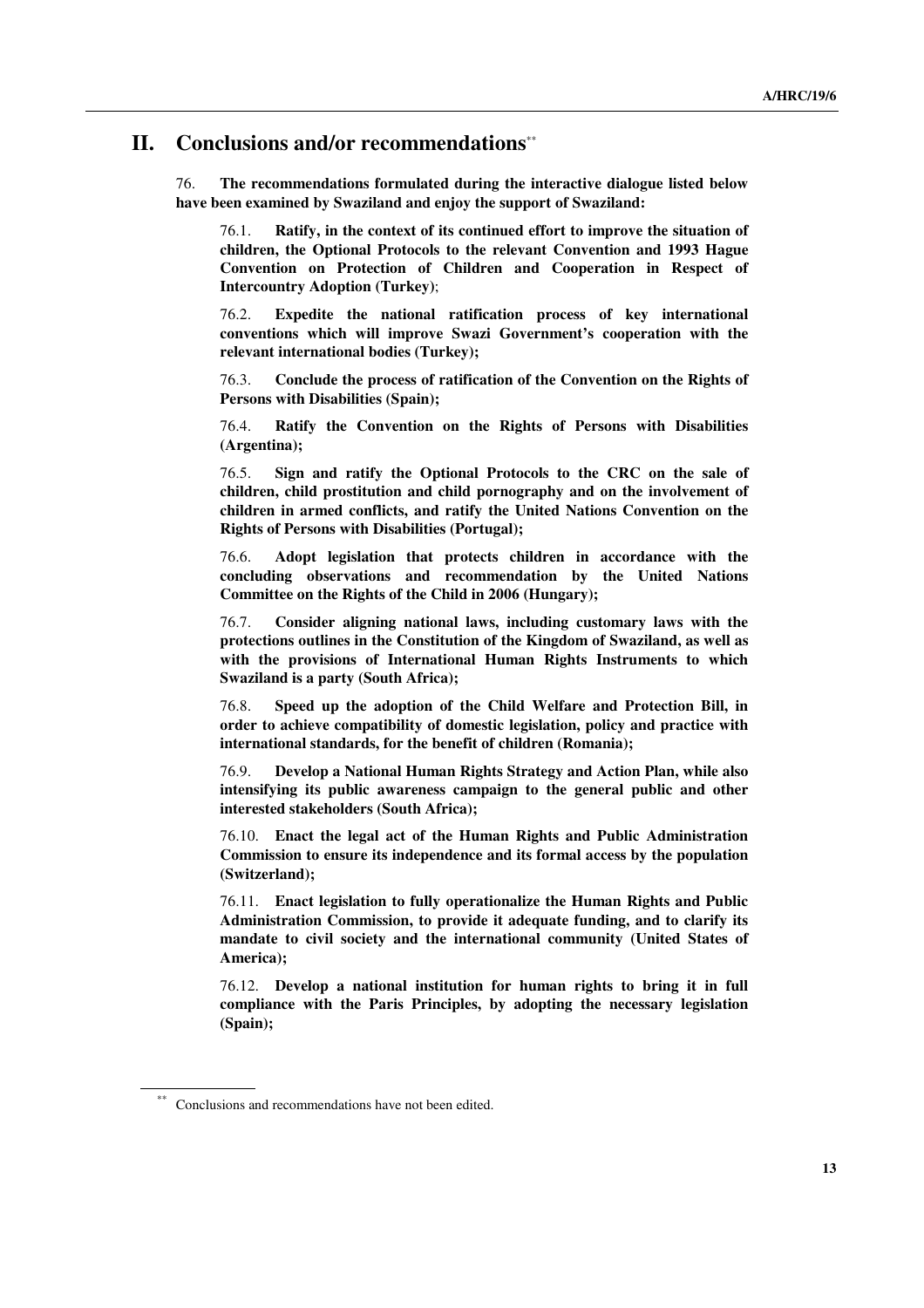76.13. **Ensure the speedy enactment of the legislation to equip the Human Rights and Public Administration Commission with clear powers and adequate resources to ensure that it is able to work in an accessible, effective, independent and impartial manner (Sweden);**

76.14. **Enact the Bill on the Human Rights Commission in order that a proper NHRI, in conformity with the Paris Principles, can be established (Indonesia);**

76.15. **Strengthen the investigation capacity, independence and legal framework of the Human Rights and Public Administration Commission in accordance with the Paris Principles, with a view to obtain its accreditation by the ICC (Mexico);**

76.16. **Provide support to the Human Rights and Public Administration Commission to ensure its functioning (Qatar)**;

76.17. **Develop and implement a national strategy to eliminate stigma and discrimination against people living with HIV/AIDS, and ensure orphaned and vulnerable children have access to health and education services and are protected from violence and abuse (Canada);**

76.18. **Adopt a comprehensive national human rights plan of action (Indonesia);**

76.19. **Adopt plans and programmes for awareness education in the field of promotion of human rights and fundamental freedoms, and ensure the followup and implementation of recommendations and proposals made concerning human rights (Qatar);**

76.20. **Takes steps to strengthen the cooperation with United Nations treaty bodies, including presenting reports as requested by such bodies (Norway);**

76.21. **Collaborate regularly with the treaty bodies by submitting reports which will allow them to monitor the implementation of treaties (Chad);**

76.22. **Further action to remove societal discrimination against children with disabilities, street children and children living in rural areas (Ghana);**

76.23. **Combat gender inequality and discriminatory practices and consider legislative reforms to ensure equality between men and women before the law (Brazil);**

76.24. **Adopt with the support of the international community, strategies aimed at eradicating any practice which violates the rights of women with particular emphasis on prevention, punishment and elimination of any forms of gender-based violence and increase the steps taken to ensure equality before the law of civil, political, economic and social rights for men and women (Argentina);**

76.25. **Modify the Law on marriage and its provisions on conjugal authority, that infringe the principle of equality, by restricting rights such as to apply for bank credits or to acquire properties, for which the husband's written consent is required (Uruguay);**

76.26. **Implement all necessary measures aimed to abolish discrimination against children belonging to most vulnerable groups, through a greater and more focused provision of social services, carrying out awareness-raising programmes on their particular needs and a greater access to education (Uruguay);**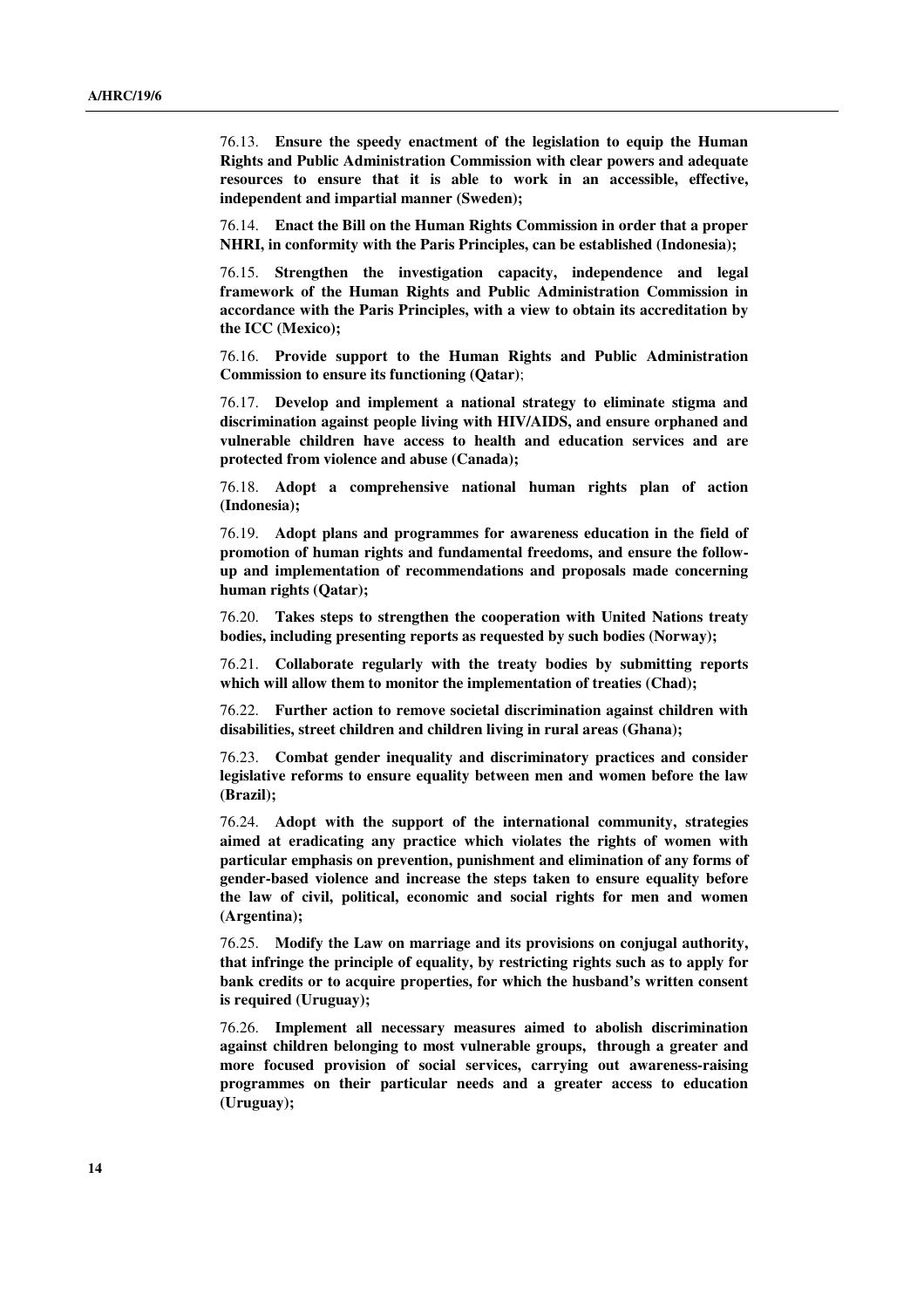76.27. **Enact the necessary policies and actions to support in practice the implementation of the legislation on non-discrimination and legal equality of women (Mexico);**

76.28. **Redouble efforts to achieve gender equality by adopting a more systematic approach to public education in this area, with particular emphasis on the ills and consequences of domestic violence and sexual exploitation of women (Trinidad and Tobago);**

76.29. **Improve conditions in Swaziland's prisons and detentions centres (Australia);**

76.30. **Consider expediting the adoption of draft law on domestic violence (Brazil);**

76.31. **Consider adopting a comprehensive policy for prevention and combat of child abuse and neglect in the family (Brazil);**

76.32. **Carry out educational and awareness raising campaigns to ensure the use of alternative disciplinary measures to corporal punishments in accordance with the human dignity of the child (Uruguay);**

76.33. **Take steps to ensure that the Domestic Violence and Sexual Offences Bill, and other Bills to protect the rights of women that are currently before Parliament, are enacted without further delay (United Kingdom);**

76.34. **Intensify the training programmes for the personnel responsible for law enforcement (Algeria);**

76.35. **Put in place human rights training programmes for members of the judiciary and law enforcement officials, including the police, security forces and correctional officers (Canada);**

76.36. **Take concrete and immediate measures to guarantee the independence and the impartiality of the judiciary (Canada);**

76.37. **Take necessary steps to ensure that law enforcement and security officials are subject to legal oversight and operate in compliance with international human rights standards (Norway);**

76.38. **Ensure the functioning juvenile justice system throughout the country and raise the age of criminal responsibility that comply with the acceptable international standards (Slovenia);**

76.39. **Increase emphasis on the protection and promotion of human rights, especially in the areas of apprehension and interrogation of suspects and investigating reports of trafficking in persons, as part of the training programs of the Umbutfo Swaziland Defense Force, the Royal Swaziland Police Service and His Majesty's Correctional Services (United States of America);**

76.40. **Accelerate the improvement of the judicial, policial and prison systems and training to the police force in line with international human rights standards (Holy See);**

76.41. **Ensure the freedom of expression and the right to freedom of assembly and association, limited of course, by the interest of defence, public safety and public order (Ghana);**

76.42. **Ease legislative and administration restrictions on the registration and operation of independent media with a view to provide for plurality of information (Slovakia);**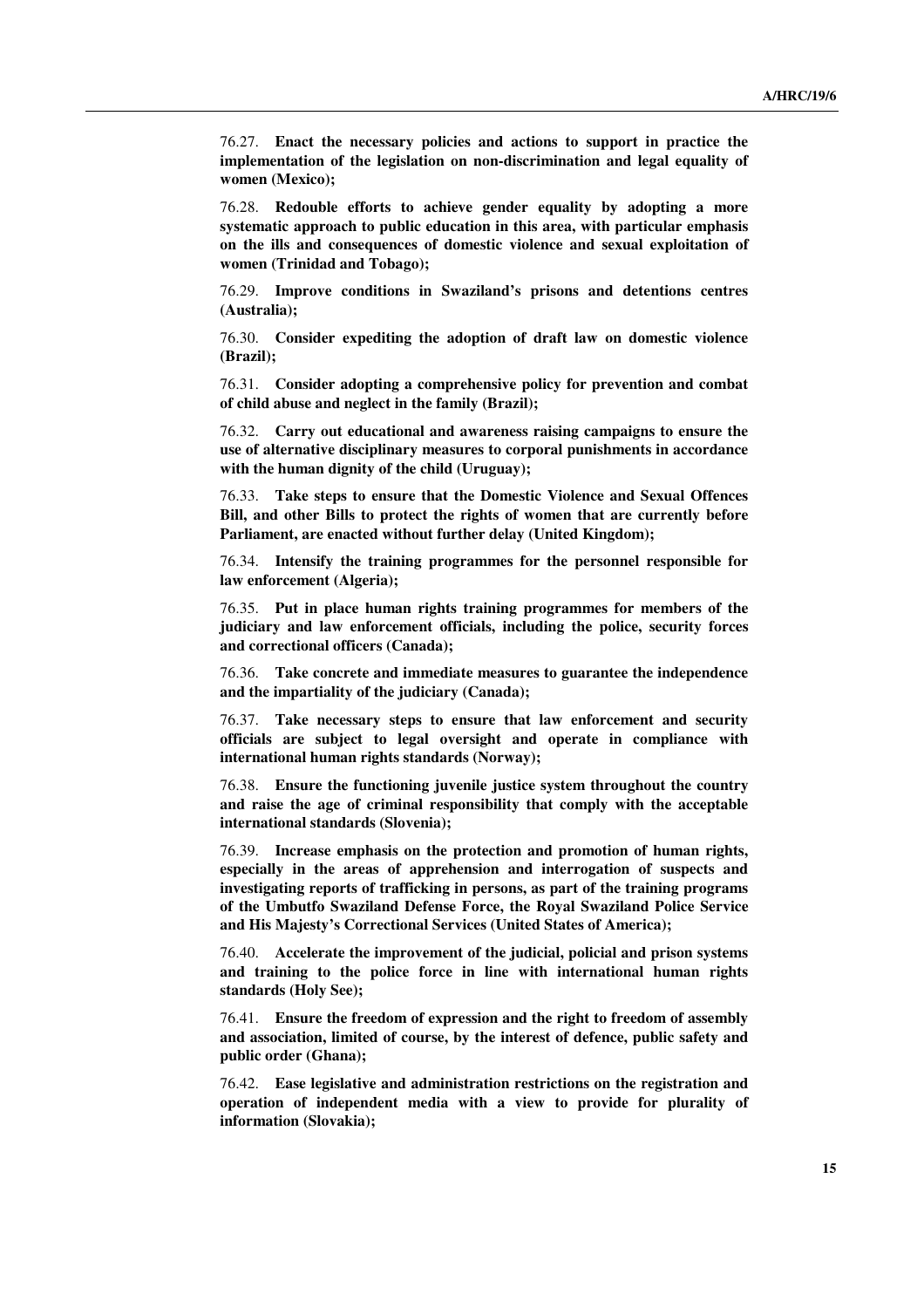76.43. **Facilitate the establishment of private media organisations by eliminating legislative and administrative obstacles (Switzerland);**

76.44. **Develop a comprehensive legal framework that guarantees freedom of expression and a free media (Germany);**

76.45. **Respect the rights of all its citizens to freedom of assembly, freedom of association and freedom of expression, which are guaranteed by the Swazi Constitution and by international human rights instruments particularly by allowing labour, political and civil society groups to assemble peacefully, free from Government interference (United States of America);**

76.46. **Develop a legislative framework which guarantees freedom of expression and freedom of the press (Trinidad and Tobago);**

76.47. **Continue implementing strategies and socio-economic development plans to advance in the realization of the Millennium goals by 2015 (Cuba);**

76.48. **Continue and reinforce current efforts aimed to increase the access to and quality of services to health and education for all its citizens (Cuba);**

76.49. **Consider investing more in health so as to reduce the high mortality rate of children, high maternal mortality, tuberculosis and other communicable and non-communicable diseases (Zimbabwe);**

76.50. **Continue to invest more in rural development projects through best practices such as micro credit financing (Zimbabwe);**

76.51. **Continue to improve the supply of portable water, especially in the rural areas, with the support of the international community (Singapore);**

76.52. **Maintain and further build upon the HIV/AIDS prevention, care and treatment programmes (Singapore);**

76.53. **Improve healthcare for infants and children and for people living with HIV/AIDS (Australia);**

76.54. **Continue to strengthen its poverty reduction strategy with the aim of ensuring among others, food security (South Africa);**

76.55. **Provide, in the fight against AIDS, support and access to medicines to all people in need (Holy See);**

76.56. **Continue with free pre-natal care services to reduce maternal mortality (Holy See);**

76.57. **Ensure the supply of drinkable water for all the people of the Kingdom (Holy See);**

76.58. **Assess in terms of the fight against HIV/AIDS and Malaria its assistance needs and request such assistance particularly from the World Health Organisation (Morocco);**

76.59. **Consider the establishment of an integrated human development programme (Morocco);**

76.60. **Intensify implementation of special targeted programmes to stimulate economic growth and development in generating employment especially for the most vulnerable sections of society (Malaysia);**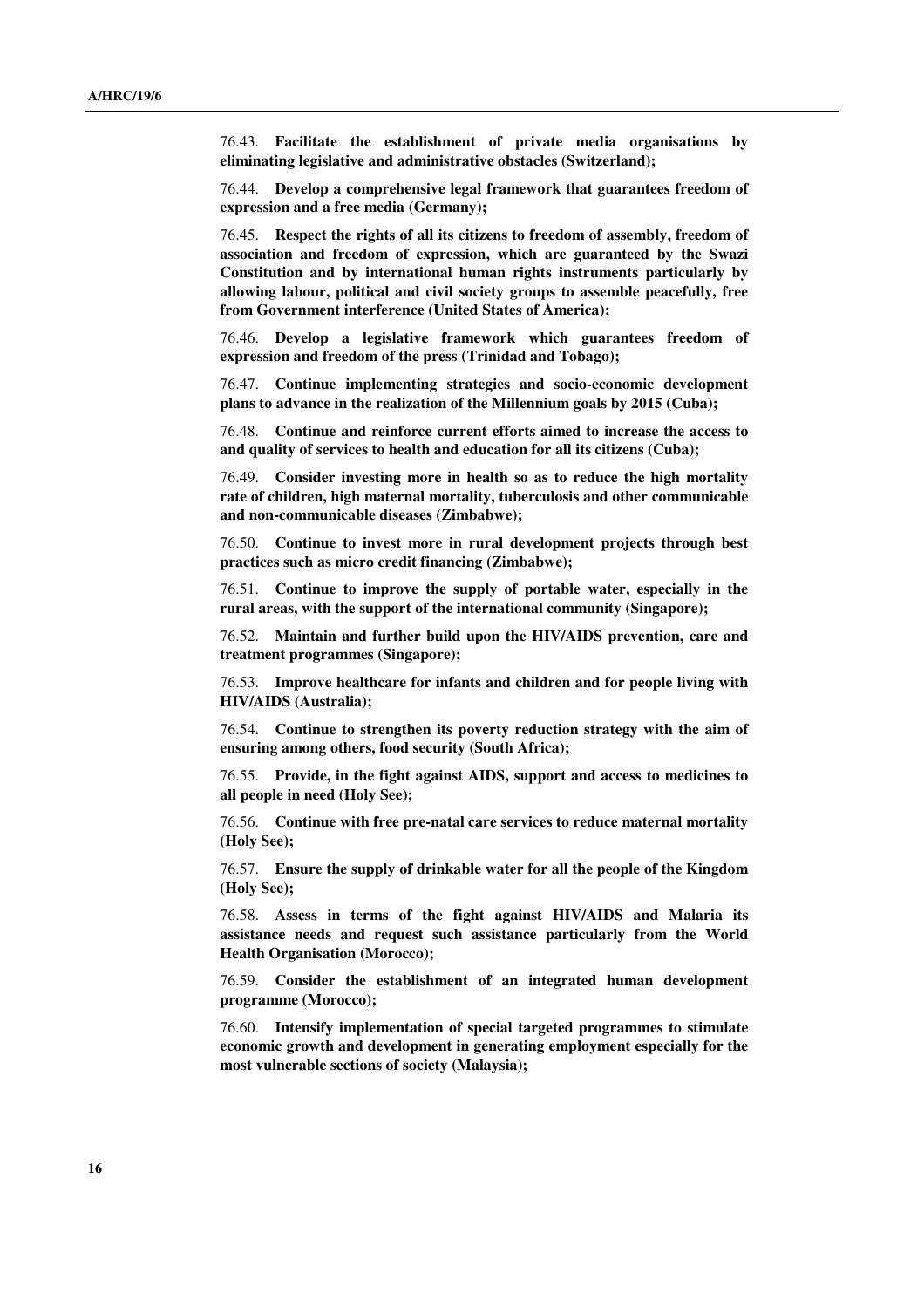76.61. **Strengthen policy coordination in the area of food and nutrition security and access to adequate, clean and safe drinking water especially for the population living below poverty line (Malaysia);**

76.62. **Launch information campaigns about HIV/AIDS, through the media and through door to door action on how to prevent the transmission of the virus, namely by the use of condoms (Portugal);**

76.63. **Intensify efforts to combat poverty and improve the standard of living (Qatar);**

76.64. **Consider enacting a legislation that among other would help to contain or restrain certain behaviours that enhance the spread of the HIV/AIDS killer disease (United Republic of Tanzania);**

76.65. **Pursue the implementation of the right to education for all with a particular attention given to the realization of this right for girls (Algeria);**

76.66. **Intensify effort to raise the level of attendance of girls in school through the modification of traditional customs and beliefs that hinder girls from attending school (Indonesia);**

76.67. **Continue seeking solutions to enable children whose prison sentence is coming to an end in the middle of the school year, to continue school (Burkina Faso);**

76.68. **Pursue the efforts to establish and carry-out national programmes in relation to the right to education and the quality of education at every level through-out the country (Qatar);**

76.69. **Continue its engagement with the UPR process and work in close cooperation with civil society to implement recommendations arising out of it (Norway);**

76.70. **Further encourage the involvement of civil society as partner of the Government in promoting and protecting of human rights (Indonesia);**

76.71. **Continue its efforts to provide fundamental and basic human rights to its citizens (Uganda);**

76.72. **Identify its needs for technical and financial assistance to catch up on the backlog accumulated in the presentation of reports to the treaty bodies (Algeria);**

76.73. **Seek technical assistance from the international community in developing a National Human Rights Strategy and Action Plan (Mozambique);**

76.74. **Seek technical assistance and support from OHCHR and other relevant United Nations bodies, agencies and founds including for the preparation of overdue reports to the treaty bodies (Malaysia);**

76.75. **Make use of the technical support from OHCHR to finalizing the overdue reports (Burkina Faso).**

77. **The following recommendations will be examined by Swaziland which will provide responses in due time, but no later than the nineteenth session of the Human Rights Council in March 2012. The response of Swaziland to these recommendations will be included in the outcome report adopted by the Human Rights Council at its nineteenth session:**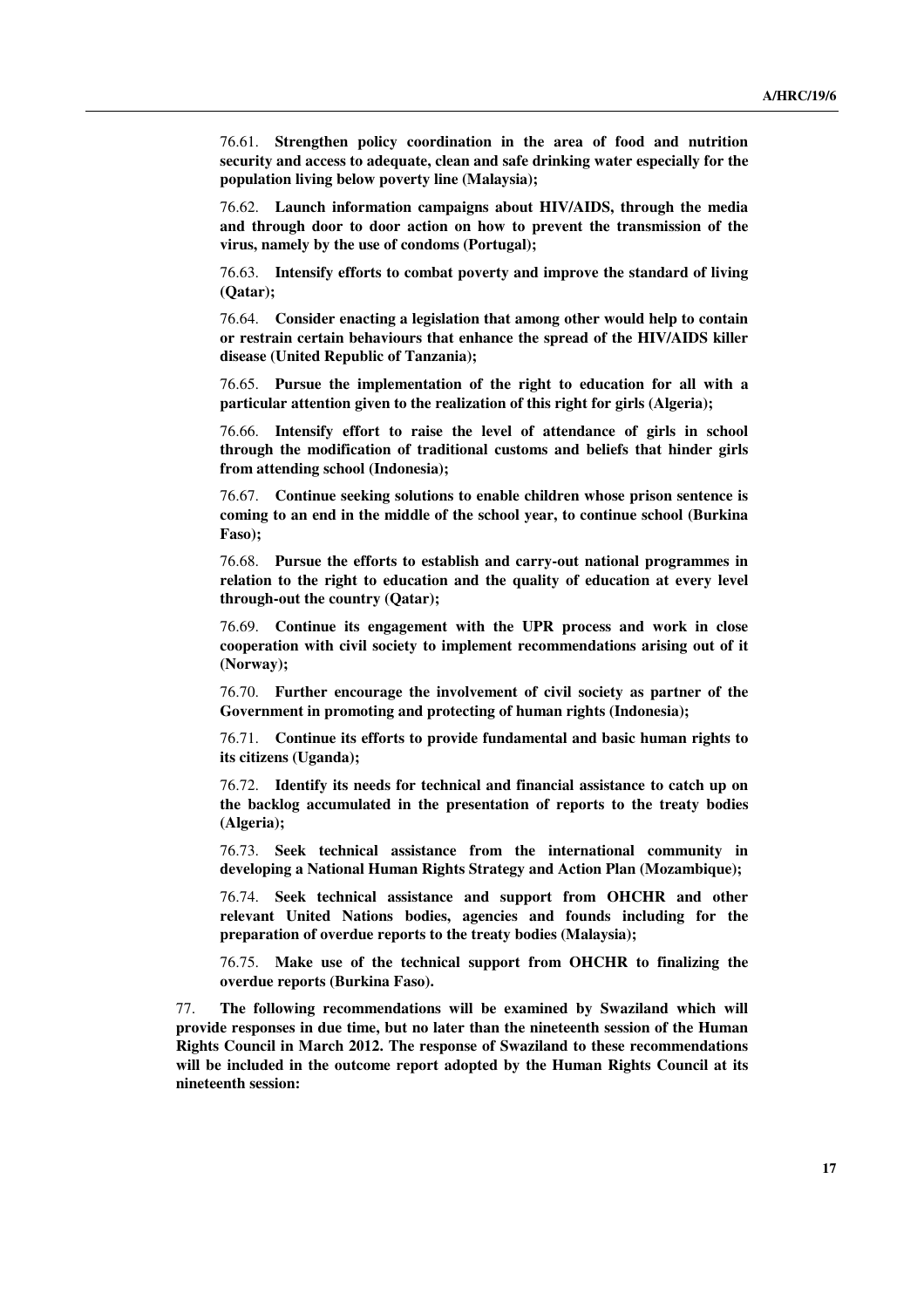77.1. **Ratify the International Convention for the Protection of All Persons from Enforced Disappearance and the Rome Statute of International Criminal Court (France);**

77.2. **Ratify the Optional Protocol to the Convention Against Torture (OP-CAT); put in place the national mechanism of prevention of torture as set out in that instrument; abrogate the provisions of 2008 law on the repression of terrorism, which could allow the use of torture by the police (France);**

77.3. **Consider the ratification of the Second Optional Protocol to the International Covenant on Civil and Political Rights (Hungary);**

77.4. **Ratify the Second Optional Protocol to the ICCPR (Switzerland);**

77.5. **Become a party to all outstanding international human rights treaties, particularly the OP-CAT, the First Optional Protocol to the ICCPR and the Optional Protocol to CEDAW (Turkey);**

77.6. **Ratify the Second Optional Protocol to the ICCPR (Germany);**

77.7. **Sign and ratify remaining core international human rights instruments and the Rome Statute of the International Criminal Court (Slovenia);**

77.8. **Accede to the Second Optional Protocol to the ICCPR and abolish the death penalty (Slovenia);**

77.9. **Consider acceding to OP-CEDAW, OP-CAT and the Rome Statute (Brazil);**

77.10. **Conclude the process of ratification of the International Convention for the Protection of All Persons from Enforced Disappearance. (Spain);** 

77.11. **Ratify the International Convention for the Protection of All Persons from Enforced Disappearance, the International Convention on the Protection of the Rights of All Migrant Workers and Members of Their Families, the Optional Protocol to CEDAW (Argentina);**

77.12. **Ratify the OP-CAT (United Kingdom);**

77.13. **Ratify the OP-CAT (Holy See);**

77.14. **Consider ratifying the Second Optional Protocol to the ICCPR (Romania);**

77.15. **Ratify the ICRMW (Burkina Faso);**

77.16. **Sign and ratify both Optional Protocols to the ICCPR (Portugal);**

77.17. **Issue a standing invitation to the Special Rapporteurs and Working Groups of the United Nations human rights system (Norway);**

77.18. **Issue a standing invitation to the special procedures of the United Nations Human Rights Council and enhance its cooperation with all human rights bodies (Romania);**

77.19. **Consider positively the request for a visit by the Special Rapporteur on the promotion and protection of the right to freedom of opinion and expression and eventually extend a standing invitation to all special procedures of the Human rights Council (Latvia);**

77.20. **Abrogate without delay the legislative and regulatory provisions that discriminate women, and adopt new laws in accordance with the principle of gender equality, as set out by CEDAW, ratified by Swaziland (France);**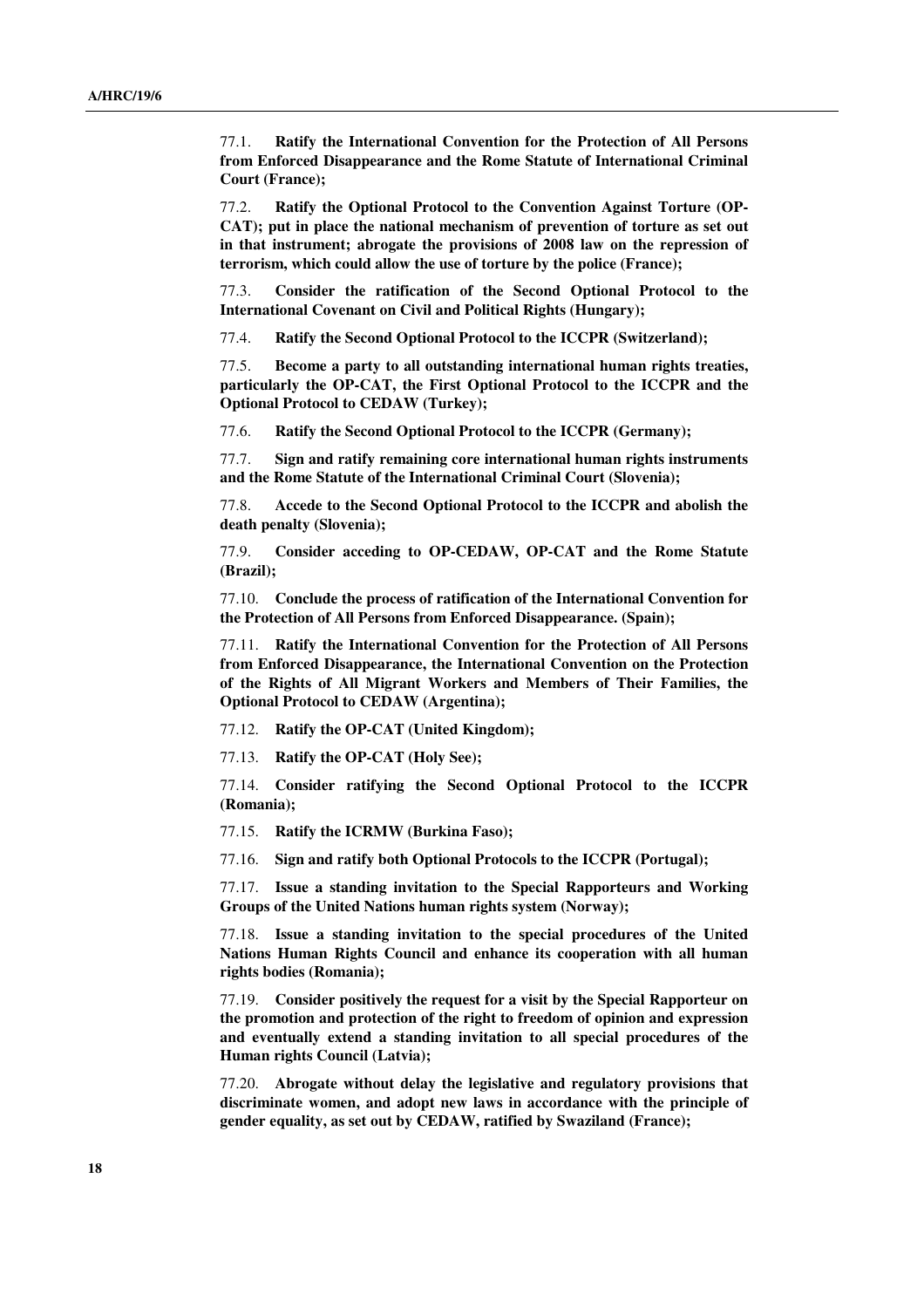77.21. **Take concrete measures to repeal laws and practices that are discriminatory toward women, including in respect of property, land ownership and marriage (Canada);**

77.22. **Take further measures to eliminate discriminatory cultural practices (Ghana);**

77.23. **Amend the legislation in force to allow women to open bank accounts and register property titles in their names (Switzerland);**

77.24. **Continue commuting death sentences into prison sentences and institute a de facto moratorium on executions, with a view to definitely abolish the death penalty (France);**

77.25. **Specifically criminalize torture and put in place effective measures to prevent and sanction the use of torture (France);** 

77.26. **Formalize the moratorium on the death penalty as a step towards its full abolition (Hungary);**

77.27. **Reinforce measures designed to prevent all forms of torture and inhuman or degrading treatment, including appropriate human rights training of the law enforcement personnel, while ensuring full accountability of perpetrators as well as redress and rehabilitation to victims (Slovakia);**

77.28. **Set-up commissions of inquiry for all cases of deaths in custody which take place in the national police, the army, the penitentiary services, etc. (Switzerland);**

77.29. **Set up a moratorium on all executions with a view to the final abolition of the death penalty (Switzerland);**

77.30. **Take all steps to abolish the death penalty (Australia);** 

77.31. **Prohibit corporal punishment in all settings (Slovenia);**

77.32. **Consider abolishing the death penalty (Brazil);**

77.33. **Impose a moratorium on the death penalty with a view to its later abolition and sign and ratify the Second Optional Protocol to the ICCPR (Spain);**

77.34. **Enact legislation, as a matter of priority, that criminalizes the use of torture and ensure impartial and effective investigation in line with its obligations under the Convention against Torture (Spain);**

77.35. **Enact legislation which specifically defines and criminalizes torture and stipulates effective measures to prevent and punish any violations (Sweden);**

77.36. **Institute an urgent review of laws, regulations and procedures relating to the use of force and firearms by law enforcement officials (Sweden);**

77.37. **Make every effort to repeal the application of the death penalty (Argentina);**

77.38. **Expressly prohibit by law corporal punishments in all areas (Uruguay);**

77.39. **Abolish the death penalty (Holy See);**

77.40. **Abolish the death penalty (Romania);**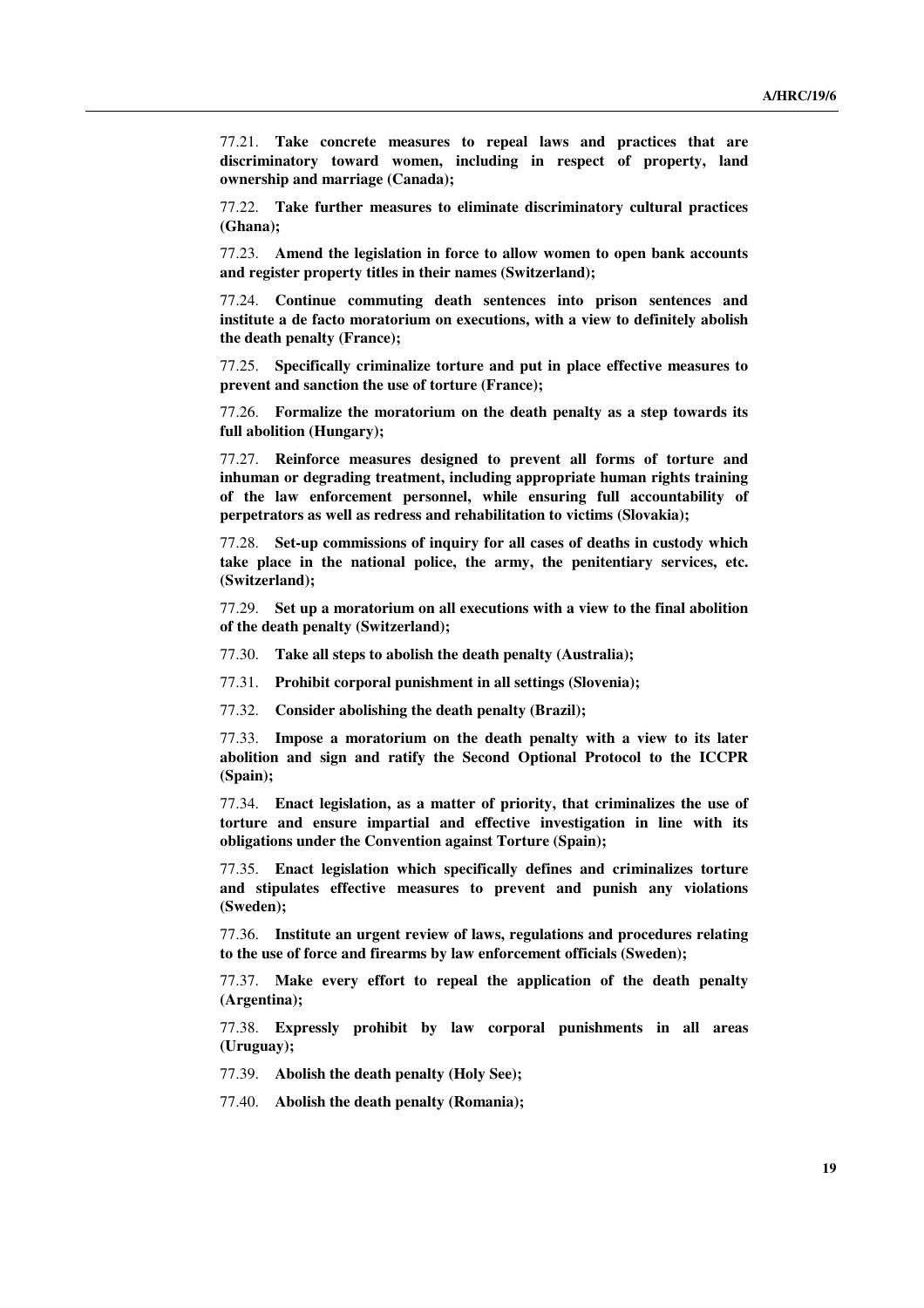77.41. **Establish a formal moratorium on executions with a view to abolishing the death penalty (Portugal);**

77.42. **Consider positively the establishment of a moratorium to the death penalty with a view to the abolishment of the death penalty (Mexico);**

77.43. **Not to maintain the death penalty in its legislation since the last execution dates from 1983 (Burundi);**

77.44. **Establish an independent unit to examine allegations of torture in order to provide reparation to victims of torture and to fight against impunity (Switzerland);**

77.45. **Take steps to end impunity for extensive use of pre-trial detention, illtreatment and alleged torture of individuals in police custody, by investigating and prosecuting all perpetrators (Norway);**

77.46. **Establish commissions of inquiry, and investigate and prosecute those who commit torture and violate human rights (United Kingdom);**

77.47. **Implement measures to prevent violence against the LGBT community, through training and advocacy campaigns (United States of America);**

77.48. **Remove all legislative and practical restrictions impeding to freely exercise civil and political rights, in particular those related to freedom of association and expression, with a view to allow the creation of political parties and respect of trade freedoms (France);**

77.49. **Align the national legislation with international standards to guarantee freedom of assembly and association, in particular as regards the notification of the organisation of peaceful assemblies (Hungary);**

77.50. **Provide for an unhindered enjoyment of the right to the freedom of expression in accordance with country's international obligations (Slovakia);**

77.51. **Consider allowing the registration and operation of political parties, introducing greater political freedoms through free, fair, transparent democratic elections (Slovakia);**

77.52. **Enact legislative measures to facilitate the existence of political parties (Switzerland);**

77.53. **Create an enabling environment for civil society where citizens are free to exercise their full rights to freedom of peaceful assembly and association in accordance with the principles of democracy and in line with international obligations under the ICCPR, including revoking the royal decree of 1973 (Norway);**

77.54. **Take immediate steps to repeal laws which criminalize and/or restrict freedom of expression and of the media, in particular the Sedition and Subversive Activities Act (1938), the Proscribed Publications Act (1968) and provisions of the Suppression of Terrorism Act (2008) (Norway);**

77.55. **Take steps to further democratisation efforts, including by enacting laws that facilitate the registration of political parties (Australia);**

77.56. **Strengthen the institutions established to protect democracy (South Africa);**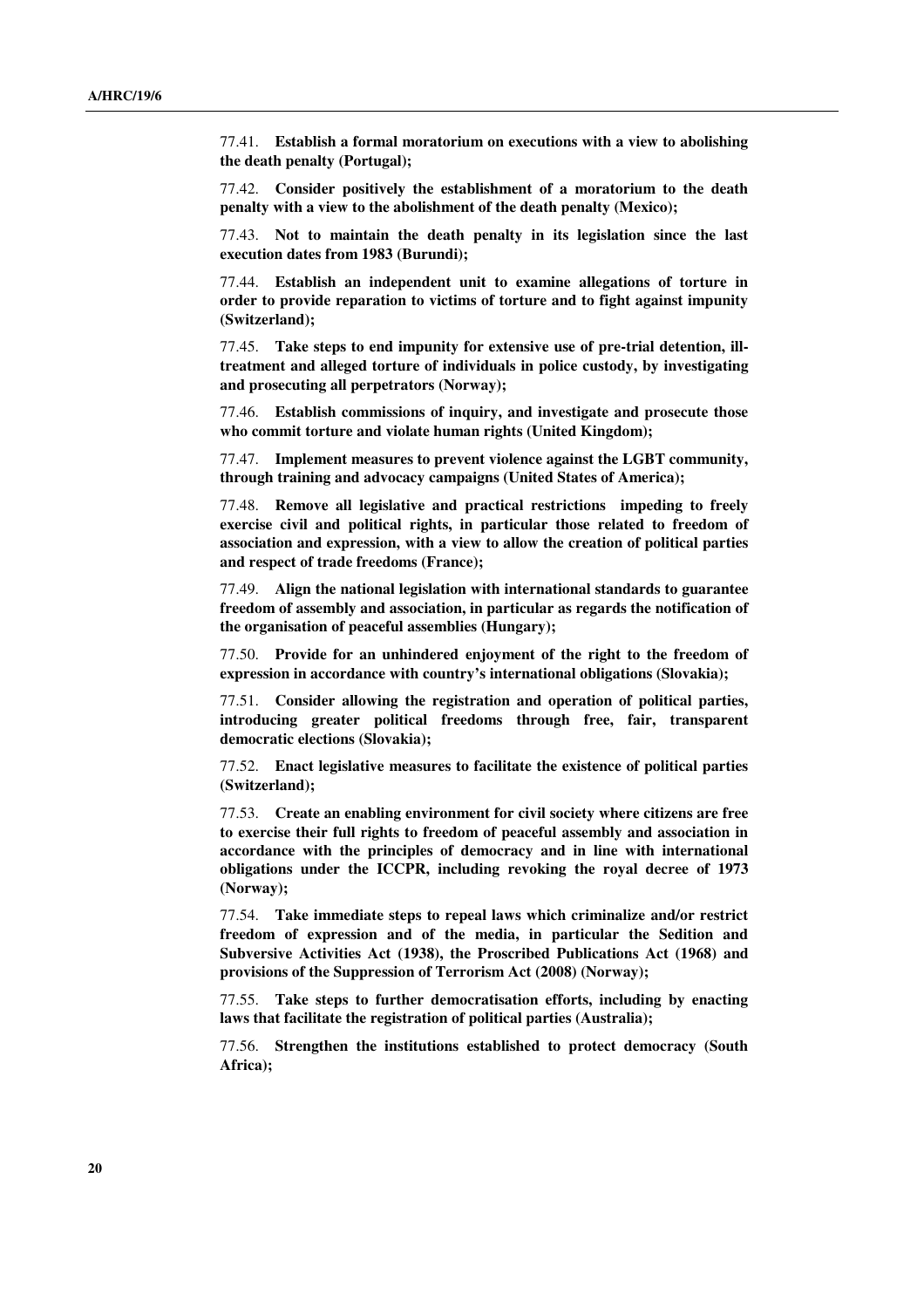77.57. **Repeal or urgently amend the Suppression of Terrorism Act of 2008 and other pieces of security legislation to bring them in line with international human rights standards (Sweden).**

78. **The recommendations below did not enjoy the support of Swaziland:**

78.1. **Continue towards the implementation of the OP-CAT, the First Optional Protocol to the ICCPR and the Optional Protocol to CEDAW (Australia),**

78.2. **Consider taking measures to eliminate forms of discrimination against workers from ethnic minorities (Brazil);**

78.3. **Enhance the Independent Commission's Investigation, processing and reporting of human rights abuses by State and non-State actors, including investigations of the allegations of arbitrary arrest and detentions associated with the spring protests (United States of America);**

78.4. **Take concrete measures to decriminalize same-sex relations and prevent discrimination based on marital status and sexual orientation (United States of America);**

78.5. **Adopt the necessary political and legislative measures to establish a specific framework to protect against discrimination on the grounds of sexual orientation and repeal all laws which criminalize homosexual practice, and implement public awareness-raising campaign on this matter (Spain);**

78.6. **Bring its legislation into conformity with its international human rights obligations by repealing provisions which may be used to criminalise same-sex activity between consenting adults , and take all necessary measures to ensure enjoyment of the right to the highest attainable standard of health, without discrimination on the basis of sexual orientation or gender identity (Portugal);**

78.7. **Clarify the status of all political parties and introduce multi-party democratic elections (United Kingdom);**

79. **All conclusions and recommendations contained in the present report reflect the position of the submitting States and the State under review. They should not be construed as endorsed by the Working Group as a whole.**